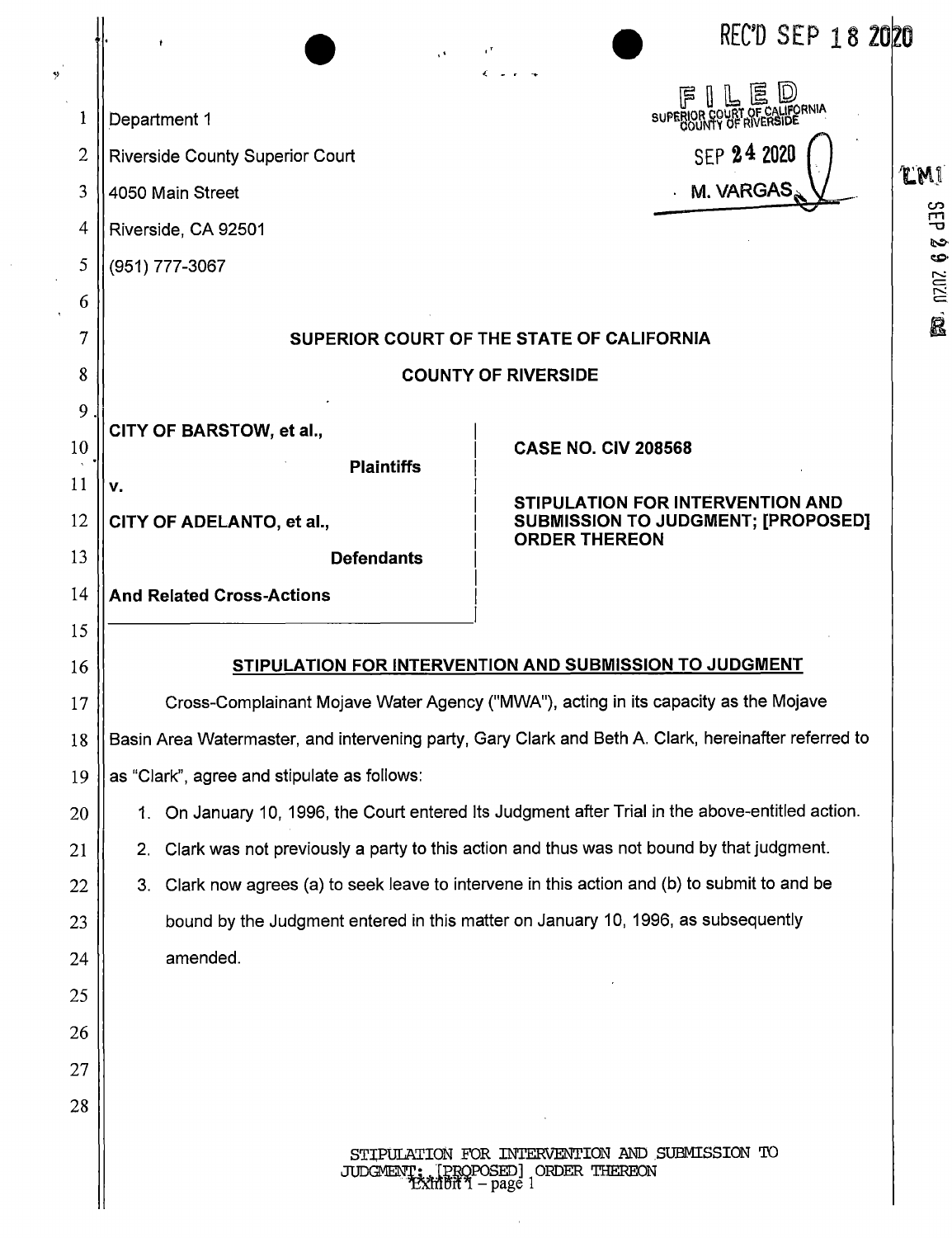$\bullet$   $\bullet$   $\bullet$   $\bullet$   $\bullet$ 1 | 4. Clark further stipulates to a Base Annual Production Right of 0 (zero) acre-feet. Dated: *9 - 8 - 2020* A. llart Beth A. Clark 5 Dated: 9 - 8 - 2020 Gary Clark **BRUNICK, McELHANEY & KENNEDY PLC**   $B_{\nu}$   $\mu$  Dated:  $^{9-}$  70 - 2020 William J. Brunick, Attorney for Defendant & Cross-Complainant, MOJAVE WATER AGENCY 10• STIPULATION FOR INTERVENTION AND SUBMISSION TO JUDGMENT: [PROPOSED] ORDER THEREON **7:** THEREON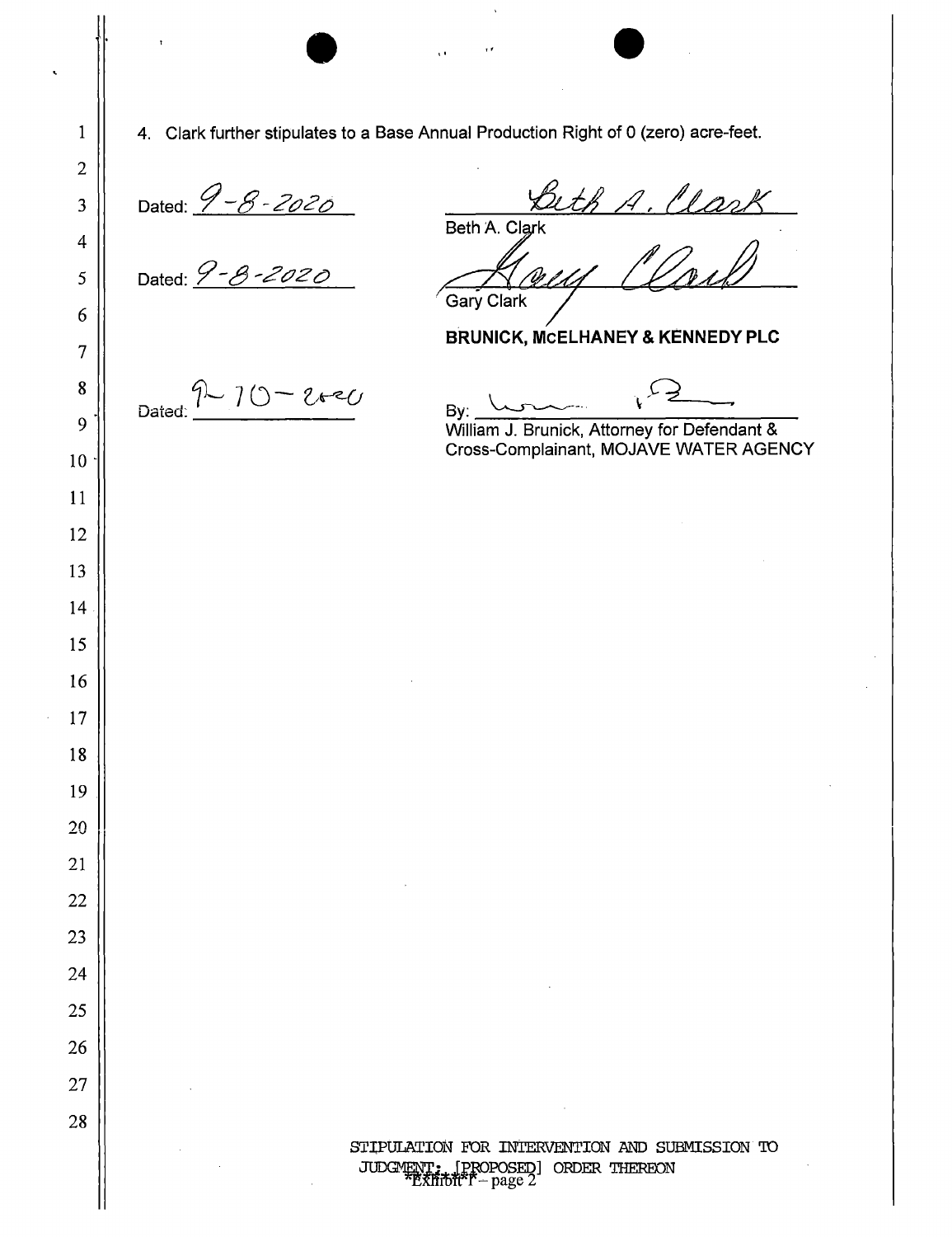## **ORDER PURSUANT TO STIPULATION**

 $\bullet$   $\bullet$   $\bullet$ 

 $2 \parallel$  Pursuant to the stipulation recited above, IT IS HEREBY ORDERED:

- $3 \parallel$  A. The requested leave to intervene is granted. Gary Clark and Beth A. Clark are hereby made  $4 \parallel$  a party to this action and is bound by the terms of the Judgment after Trail, dated January  $\begin{bmatrix} 5 \end{bmatrix}$  10, 1996 as thereafter amended.
- $6 \parallel$  B. This order is conditioned on there being no meritorious objections to the intervention. If any  $7$  | party to this action opposes the intervention of Gary Clark and Beth A. Clark for any reason, 8 | that party shall file a written objection to the intervention with the Court no later than 30 days  $9$   $\parallel$  from the date that the Watermaster sends out written notice of this order.
- $10$   $\parallel$  C. If any such objection is filed, the party filing the objection shall deliver a copy of that party's 11 | objection to the Watermaster no later than three court days after the filing date.
- 12 | D. The Watermaster shall promptly serve copies of the objection on all other parties and shall 13 **file a proof of service with the Court.**
- $14$   $\parallel$  E. Upon receiving a conformed copy of an objection, the Watermaster shall request a hearing 15 **date from the Court.**
- 16 F. If no objection is filed within the time specified above, then this order granting intervention 17 | and submitting the intervenor to the terms of the Judgment after Trial shall become final and 18 unconditional without further order of this Court.
- 19 | G. If an objection is filed but overruled following a hearing on that objection, then the order shall 20 | become final and unconditional upon the entry of the order overruling that objection.

Dated: September 24, 2020

Hon. Craig G. Riemer Judge of the Superior Court

STIPUlATION FOR INTERVENTION AND SUBMISSION 'ID JUDGMENT: [PROPOSED] ORDER THEREON<br>"EXAMBIT"I - page 3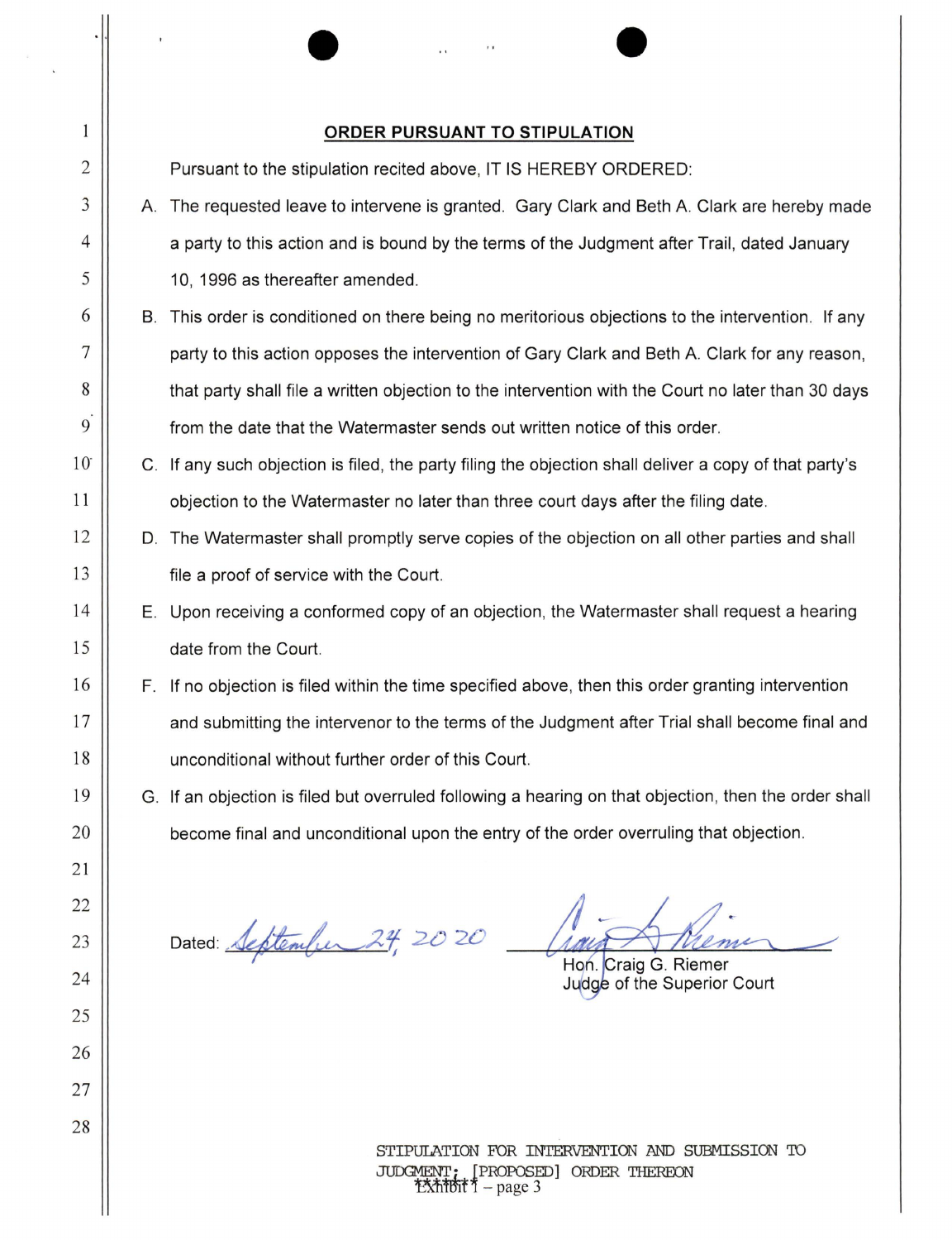# **PROOF OF SERVICE**

# **STATE OF CALIFORNIA** } **COUNTY OF SAN BERNARDINO}**

I am employed in the County of the San Bernardino, State of California. I am over the age of 18 and not a party to the within action; my business address is 13846 Conference Center Drive, Apple Valley, California 92307.

On September 10, 2020, the document(s) described below were served pursuant to the Mojave Basin Area Watermaster's Rules and Regulations paragraph 8.B.2 which provides for service by electronic mail upon election by the Party or paragraph 10.D, which provides that Watermaster shall mail a postcard describing each document being served, to each Party or its designee according to the official service list, a copy of which is attached hereto, and which shall be maintained by the Mojave Basin Area Watermaster pursuant to Paragraph 37 of the Judgment. Served documents will be posted to and maintained on the Mojave Water Agency's internet website for printing and/or download by Parties wishing to do so.

Document(s) filed with the court and served herein are described as follows:

# **STIPULATION FOR INTERVENTION AND SUBMISSION TO JUDGMENT; [PROPOSED] ORDER THEREON**

X (STATE) I declare under penalty of perjury under the laws of the State of California that the above is true and correct.

Executed on September 10, 2020 at Apple Valley, California .

. V. Wugenstein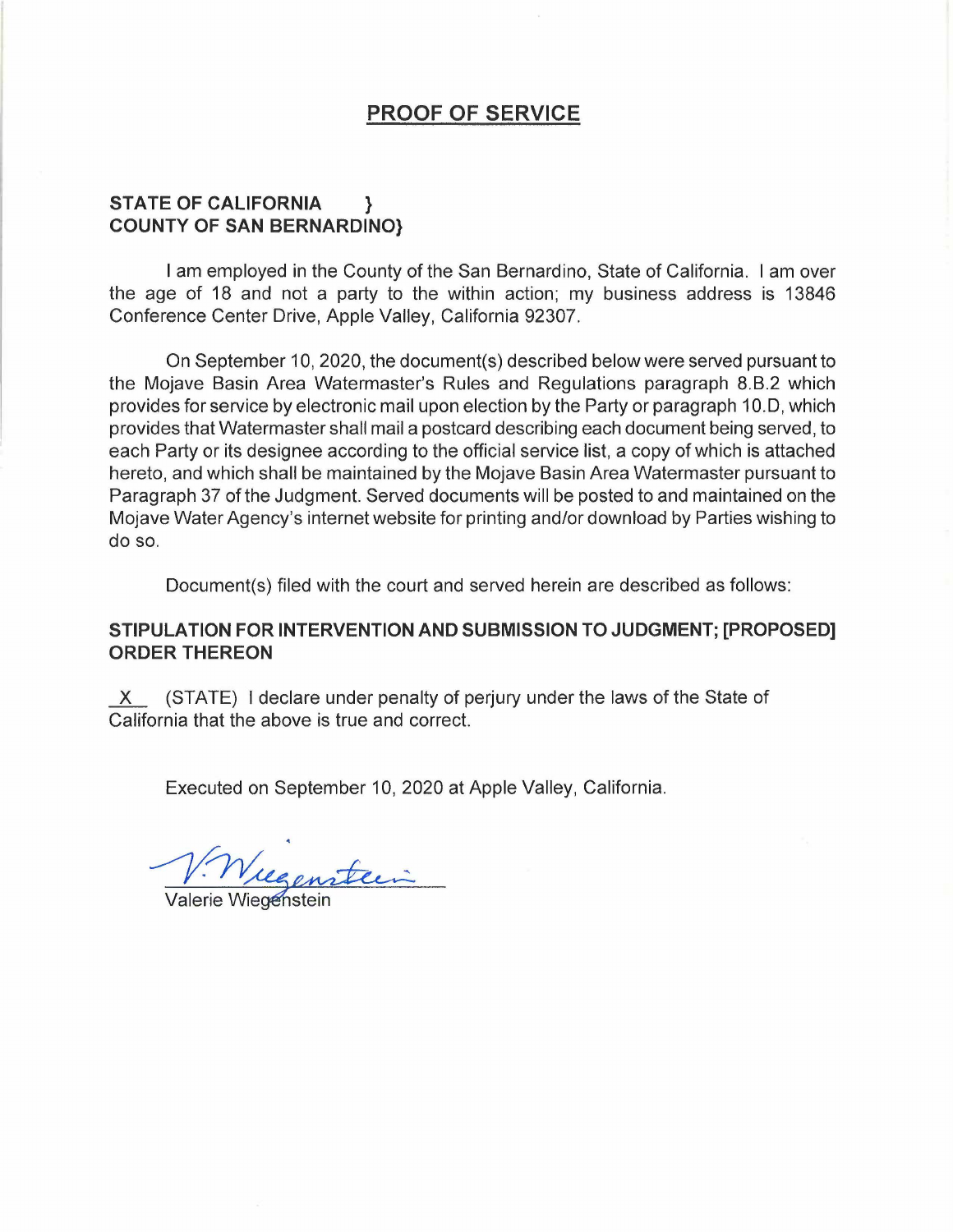35250 Yermo, LLC 11273 Palms Blvd., Ste. D. Los Angeles, CA 90066-2122 Attn: Roberto Munoz

Ades, John and Devon (via email) (adesdevon@gmail.com)

Ahn Revocable Living Trust (via email) P. O. Box 45 Apple Valley, CA 92307-0001 Attn: Chun Soo and Wha Ja Ahn<br>(chunsooahn@naver.com)

Ahn, Chun Soo and Wha Ja (via email) P. O. Box 45 Apple Valley, CA 92307-0001 Attn: Chun Soo Ahn (chunsooahn@naver.com) Ake, Charles J. and Marjorie M.

American States Water Company 1920 W. Corporate Way Anaheim, CA 92801-5373 Attn: Ana Chavez **Anderson, Ross C.** and Betty J.

Apple Valley Heights County Water District P. O. Box 938 Apple Valley, CA 92308-0938 Attn: Matthew Patterson

Apple Valley, Town Of 14955 Dale Evans Parkway Apple Valley, CA 92307-3061 Attn: Tina Kuhns

Atchison, Topeka, Santa Fe Railway Company (via email) 2301 Lou Menk Dr. GOB-3W Fort Worth, TX 76131-2825 Attn: Blaine Bilderback

Bailey 2007 Living Revocable Trust, Sheré R. (via email) 10428 National Blvd Los Angeles, CA 90034-4664 Attn: Sheré R. Bailey<br>(LegalPeopleService@gmail.com)

Bar-Len Mutual Water Company (via email) P. O. Box 77 Barstow, CA 92312-0077 Attn: Casey Slusser (barlenwater@hotmail.com; casey.slusser@gmail.com)

Abshire, David V. P. O. Box # 2059 Lucerne Valley, CA 92356-2059 Attn: John McCallum

Aerochem, Inc. (via email) 4001 El Mirage Rd. El Mirage, CA 92301-9489 Attn: Kent T. Christensen (Kchristensen@ducommun.com)

Ahn Revocable Trust (via email) 29775 Hunter Road Murrieta, CA 92563-6710 Attn: Simon Ahn (ssahn58@gmail.com)

2301 Muriel Drive, Apt. 67 Barstow, CA 92311-6757

13853 Oakmont Dr. Victorville, CA 92395-4832

Apple Valley Unified School District 12555 Navajo Road Apple Valley, CA 92308-7256 Attn: Mathew Schulenberg

Aqua Capital Management, LP (via email) 7914 W. Dodge Rd., Ste. 482 Omaha, NE 68114-3417 Attn: David L. Penrice (dpenrice@acmwater.com)

(Blaine.Bilderback@bnsf.com) Atchison, Topeka, Santa Fe Railway Company 2301 Lou Menk Drive, GOB-3W Fort Worth, TX 76131-2825 Attn: Blaine Bilderback Avila, Angel and Evalia

> Bar H Mutual Water Company (via email) P. O. Box 844 Lucerne Valley, CA 92356-0844 Attn: Daniel Shaw (barhwater@gmail.com) Barber, James B.

Baron, Susan and Palmer, Curtis 141 Road 2390 Aztec, NM 87410-9322 Attn: Curtis Palmer

Adelanto, City Of 11600 Air Expressway Adelanto, CA 92301-1914 Attn: Daniel Best

Agcon, Inc. (via email) 17671 Bear Valley Road Hesperia, CA 92345-4902 Attn: Lori Clifton (lclifton@robarenterprises.com)

Ahn, Chun Soo and David (via email) 19130 San Jacinto Way Apple Valley, CA 92308-6748 Attn: David Ahn (davidahnmd@gmail.com, chunsooahn@naver.com)

America United Development, LLC (via email) 19625 Shelyn Drive Rowland Heights, CA 91748-3246 Attn: Paul Tsai (paul@ezzlife.com)

Apple Valley Foothill County Water District (via email) 22545 Del Oro Road Apple Valley, CA 92308-8206 Attn: Daniel B. Smith (avfcwd@hotmail.com)

Apple Valley View Mutual Water Company P. O. Box 3680 Apple Valley, CA 92307-0072 Attn: Emely and Joe Saltmeris

Archibek, Eric 41717 Silver Valley Road Newberry Springs, CA 92365-9517

1523 S. Visalia Compton, CA 90220-3946

43774 Cottonwood Road Newberry Springs, CA 92365

Barstow, City of (via email) 220 East Mountain View Street -Suite A Barstow, CA 92311 Attn: Jennifer Riley (hriley@barstowca.org)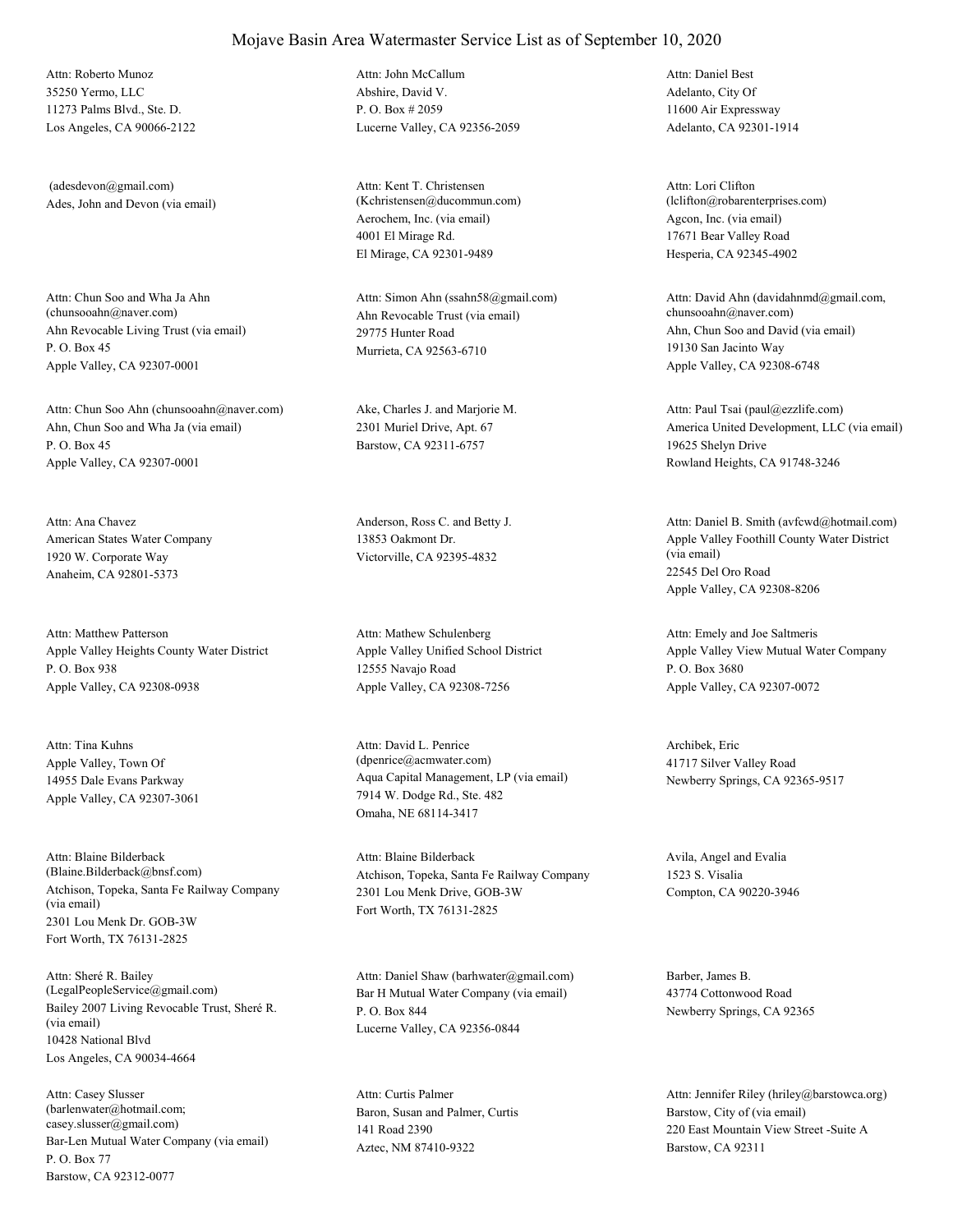Bass Trust, Newton T. 14924 Chamber Lane Apple Valley, CA 92307-4912 Attn: Barbara Davison

Beinschroth, Andy Eric 6719 Deep Creek Road Apple Valley, CA 92308-8711

Borja, Leonil T. and Tital L. 20784 Iris Canyon Road Riverside, CA 92508-

Brommer Family Trust 1604 N. Laurel Ave Upland, CA 91784-1920 Attn: Marvin and Carroll Brommer

Bruneau, Karen 19575 Bear Valley Rd. Apple Valley, CA 92308-5104

Budget Finance Company 1849 Sawtelle Blvd., Ste. 700 Los Angeles, CA 90025-7012 Attn: Noah Furie Bunnell, Dick

Calico Lakes Homeowners Association (via email) 11860 Pierce Street, Suite 100 Riverside, CA 92505-5178 Attn: Shanna Ghale (shanna.ghale@associa.us)

CalPortland Company - Agriculture (via email) 19409 National Trails Hwy Oro Grande, CA 92368-9705 Attn: Jessica Gammett (jgammett@calportland.com)

Campbell, M. A. and Dianne 12526 Donegal Way Houston, TX 77047-2810

Bastianon Revocable Trust 9484 Iroquois Rd. Apple Valley, CA 92308-9151 Attn: Remo E. Bastianon

Bell, Charles H. Trust dated March 7, 2014 (via email) P. O. Box 193 Lucerne Valley, CA 92356-0193 Attn: Chuck Bell (chuckb@sisp.net) Best, Byron L.

Box, Geary S. and Laura P. O. Box 402564 Hesperia, CA 92340-2564

Brown, Bobby G. and Valeria R. 26776 Vista Road Helendale, CA 92342-9789 Attn: Paul Johnson Brown, Jennifer

Bryant, Ian (via email) 15434 Sequoia Avenue - Office Hesperia, CA 92345-1667 (irim@aol.com)

8589 Volga River Circle Fountain Valley, CA 92708-5536

California Department Of Transportation (via email) 464 W. 4th Street San Bernardino, CA 92401-1407 Attn: Michael P. Naze (michael.naze@dot.ca.gov) CalMat Company

CalPortland Company - Oro Grande Plant (via email) 19409 National Trails Hwy Oro Grande, CA 92368-9705 Attn: Jessica Gammett (jgammett@calportland.com) Camanga, Tony and Marietta

Carlton, Susan P.O. Box 193 Yermo, CA 92398-0193

Beinschroth Family Trust (via email) 18794 Sentenac Apple Valley, CA 92307-5342 Attn: Mike Beinschroth (Beinschroth@gmail.com)

21461 Camino Trebol Lake Forest, CA 92630-2011

Bracht, William F. and Alexander, Alicia M. 12439 Addison Street N. Hollywood, CA 91607 Attn: Alicia Alexander

10001 Choiceana Ave. Hesperia, CA 92345

Bubier, Diane Gail (via email) 46263 Bedford Rd. Newberry Springs, CA 92365-9819 (bubierbear@msn.com)

Bush, Kevin (via email) 7768 Sterling Ave. San Bernardino, CA 92410-4741 (kjbco@yahoo.com)

405 N. Indian Hill Blvd. Claremont, CA 91711-4614 Attn: Robert W. Bowcock

48924 Bedford Rd. Newberry Springs, CA 92365 Attn: Tony Camanga

Casa Colina Foundation P.O. Box 1760 Lucerne Valley, CA 92356 Attn: Kevin Mangold

## Mojave Basin Area Watermaster Service List as of September 10, 2020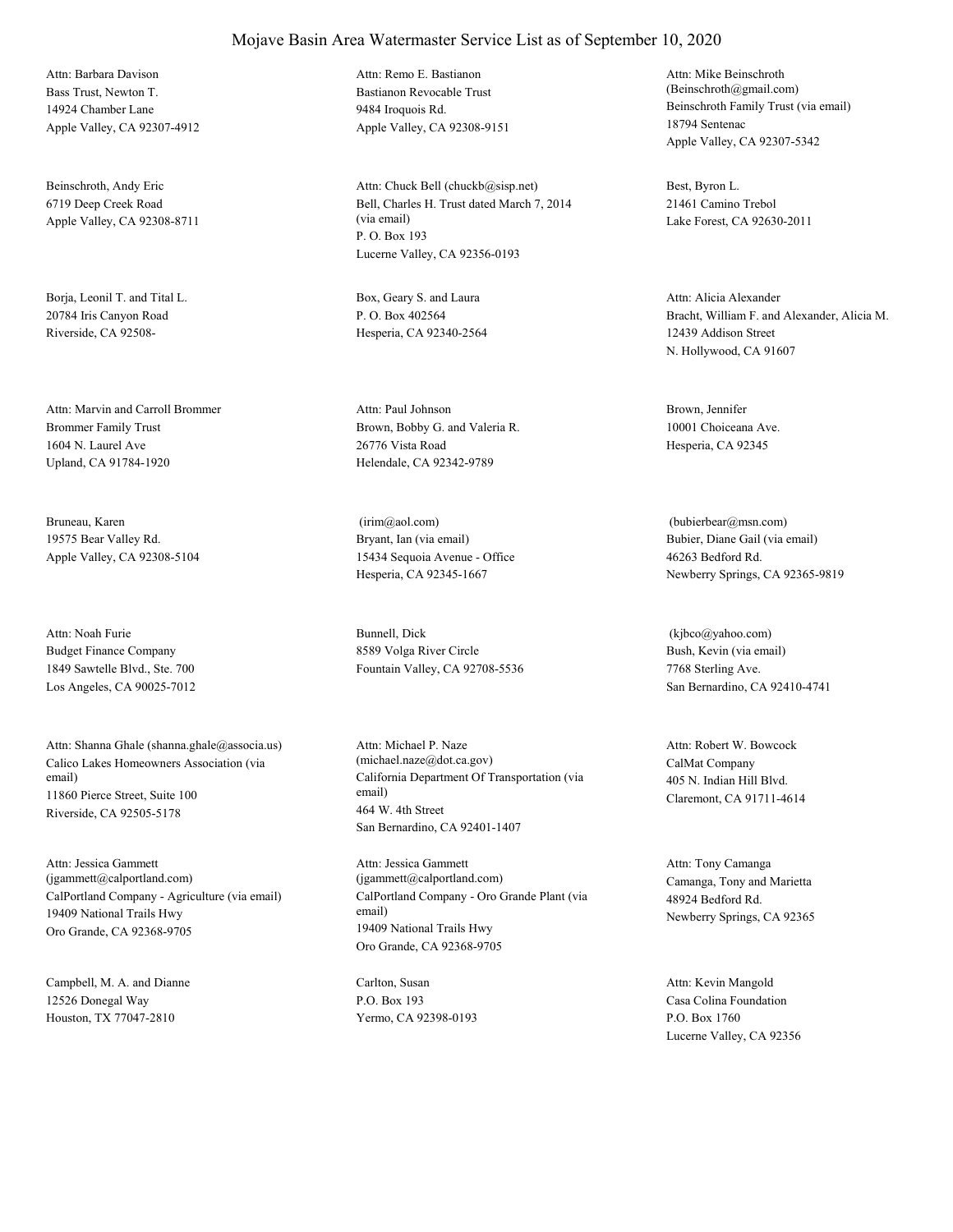CDFW - Camp Cady (via email) 4775 Bird Farm Road Chino Hills, CA 91709-3175 Attn: Danielle Stewart (danielle.stewart@wildlife.ca.gov; Richard.Kim@wildlife.ca.gov; Alisa.Ellsworth@wildlife.ca.gov)

Cemex, Inc. (via email) 16888 North E. Street Victorville, CA 92394-2999 Attn: Alejandra Silva (alejandrav.silva@cemex.com) Center Water Company

Chamisal Mutual Water Company 1442 El Mirage Road El Mirage, CA 92301-9500 Attn: Mary M Ross

Chong, Joan (via email) 35000 Indian Trail Helendale, CA 92342-9782 (joancksp@hotmail.com) Christison, Joel

Clark, Arthur P. O. Box 4513 Blue Jay, CA 92317-4513

Conner, William H. 11535 Mint Canyon Rd. Agua Dulce, CA 91390-4577

Cross, Francis and Beverly 156 W 100 N Jerome, ID 83385-5256

Crystal Lakes Property Owners Association P. O. Box 351 Yermo, CA 92398 Attn: Alessia Morris

Daggett Ranch, LLC P. O. Box 112 Daggett, CA 92327-0112 Attn: Steve and Dana Rivett CDFW - Mojave Narrows Regional Park 777 East Rialto Avenue San Bernardino, CA 92415-0763 Attn: Jared Beyeler

P. O. Box 616 Lucerne Valley, CA 92356-0616 Attn: Mary Tarrab

Cheyenne Lake, Inc. (via email) 44658 Valley Center Rd Newberry Springs, CA 92365- Attn: Carl Pugh (cpugh3@aol.com) Choi, Yong Il and Joung Ae

P. O. Box 9048 Alta Loma, CA 91701-1048

Clark, Gary and Beth A. 5641 Jensen Ranch Road Riverside, CA 92509-6579

Contratto, Ersula 21814 Hinkley Road Barstow, CA 92311

Cross, Sharon I. P. O. Box 922 Lucerne Valley, CA 92356

DaCosta, Dean Edward (via email) 32307 Foothill Road Lucerne Valley, CA 92356-8526 (dacostadean@gmail.com)

Dahlquist, George R. (via email) 8535 Vine Valley Drive Sun Valley, CA 91352- (ron@sc-studios.com; ron@dadcopowerandlights.com) CDFW - Mojave River Fish Hatchery (via email) 12550 Jacaranda Avenue Victorville, CA 92395-5183 Attn: Paco Cabral (paco.cabral@wildlife.ca.gov; rebecca.jones@wildlife.ca.gov)

Chafa, Larry R. and Delinda C. P. O. Box 796 Ronan, MT 59864-0796 Attn: Allene Rozell Cherie Krack

34424 Mountain View Road Hinkley, CA 92347-9412

Chung, et al. 11446 Midway Ave. Lucerne Valley, CA 92356-8792 Attn: Hwa-Yong Chung

Club View Partners 9903 Santa Monica Blvd., PMB #541 Beverly Hills, CA 90212-1671 Attn: Manoucher Sarbaz

Corbridge, Linda S. 8743 Vivero St Rancho Cucamonga, CA 91730- Attn: George Starke

Crown Cambria, LLC (via email) 9860 Gidley St. El Monte, CA 91731-1110 Attn: Jay Hooper (jayho123@gmail.com)

Daggett Community Services District (via email) P. O. Box 308 Daggett, CA 92327-0308 Attn: Crystal Romero (daggettcsd@outlook.com; daggettwater427@gmail.com)

Darr, James S. 40716 Highway 395 Boron, CA 93516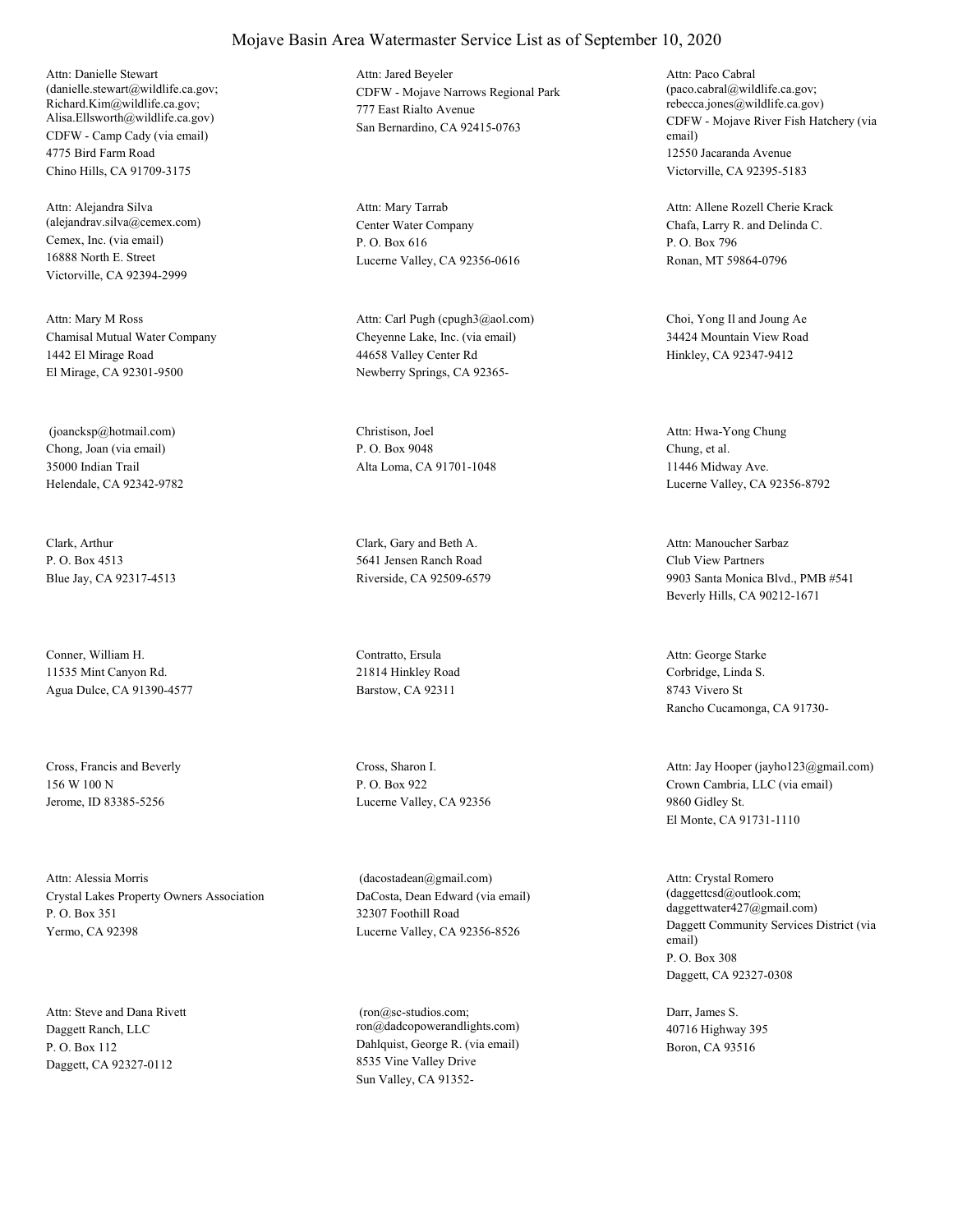De Jong Family Trust 46561 Fairview Road Newberry Springs, CA 92365-9230 Attn: Alan L. De Jong

Desert Springs Mutual Water Company P. O. Box 396 Lucerne Valley, CA 92356-0396 Attn: Denise Courtney

Donaldson, Jerry and Beverly 16736 B Road Delta, CO 81416-8501

Dowell, Leonard 345 E Carson St. Carson, CA 90745-2709

Eygnor, Robert E. 23032 Bryman Road

Fernandez, Arturo (via email) 1001 French Street, Apt. 2 Santa Ana, CA 92701-3769 (afc30@yahoo.com) Ferro, Dennis and Norma

First CPA LLC (via email) 11683 Forest Grove El Monte, CA 91732-2221 Attn: Alex and Jerrica Liu (alexliu1950@gmail.com;

Foothill Estates MHP, LLC (via email) 9454 Wilshire Blvd. Penthouse Beverly Hills, CA 90212-2937 Attn: Allen Yadgari (Allen@skylinecompany.com) Frates, D. Cole (via email)

Friend, Joseph and Deborah P. O. Box 253 Barstow, CA 92312-0253 Attn: Deborah A. Friend

Gabrych, Eugene 2006 Old Highway 395 Fallbrook, CA 92028-8816 Dennison, Quentin D. - Clegg, Frizell and Joke 44579 Temescal Street Newberry Springs, CA 92365 Attn: Randy Wagner

DLW Revocable Trust 13830 Choco Rd. Apple Valley, CA 92307-5525 Attn: Debby Wyatt

Dora Land, Inc. P. O. Box 1405 Apple Valley, CA 92307-0026 Attn: Jeffery Lidman

Evenson, Edwin H. and Joycelaine C. P. O. Box 66 Oro Grande, CA 92368-0066 Evert Family Trust (via email)

Oro Grande, CA 92368-9642 Federal Bureau of Prisons, Victorville (via email) P. O. Box 5400 Adelanto, CA 92301-5400 Attn: David Dittenmore (d2dittemore@bop.gov)

> 1311 1st Ave. N Jacksonville Beach, FL 32250-3512

alexroseanneliu@yahoo.com) Fischer Revocable Living Trust (via email) 1372 West 26th St. San Bernardino, CA 92405-3029 Attn: Carl Fischer (carlsfischer@hotmail.com; fischer@fischercompanies.com) Fisher Trust, Jerome R.

> 113 S La Brea Ave., 3rd Floor Los Angeles, CA 90036-2998 (cfrates@renewablegroup.com)

Fundamental Christian Endeavors, Inc. (via email) 49191 Cherokee Road Newberry Springs, CA 92365 Attn: Mark Asay (bettybrock@ironwood.org; waltbrock@ironwood.org)

Gabrych, Eugene 34650 Minneola Rd Newberry Springs, CA 92365Desert Dawn Mutual Water Company P. O. Box 392 Lucerne Valley, CA 92356-0392 Attn: Marie McDaniel

Dolch Living Trust Robert and Judith 15760 Stoddard Wells Road Victorville, CA 92395-2846 Attn: Larry Warren

Dorrance, David W. and Tamela L. 2027 Valleria Court Sugar Land, TX 77479- Attn: David Dorrance

19201 Parker Circle Villa Park, CA 92861-1302 Attn: Stephanie L. Evert (severt2166@aol.com)

Fejfar, Monica Kay 34080 Ord Street Newberry Springs, CA 92365-9791

Finch, Jenifer (via email) 9797 Lewis Lane Apple Valley, CA 92308-8357 (ropingmom3@yahoo.com)

7603 Hazeltine Van Nuys, CA 91405 Attn: Paul Johnson

Frazier, et al. 8707 Deep Creek Rd Apple Valley, CA 92308- Attn: Martin Frazier

Gabrych, Eugene 2006 Old Highway 395 Fallbrook, CA 92028

Attn: Mitch Hammack Gaeta, Miguel and Maria 9366 Joshua Avenue Lucerne Valley, CA 92356-8273

#### Mojave Basin Area Watermaster Service List as of September 10, 2020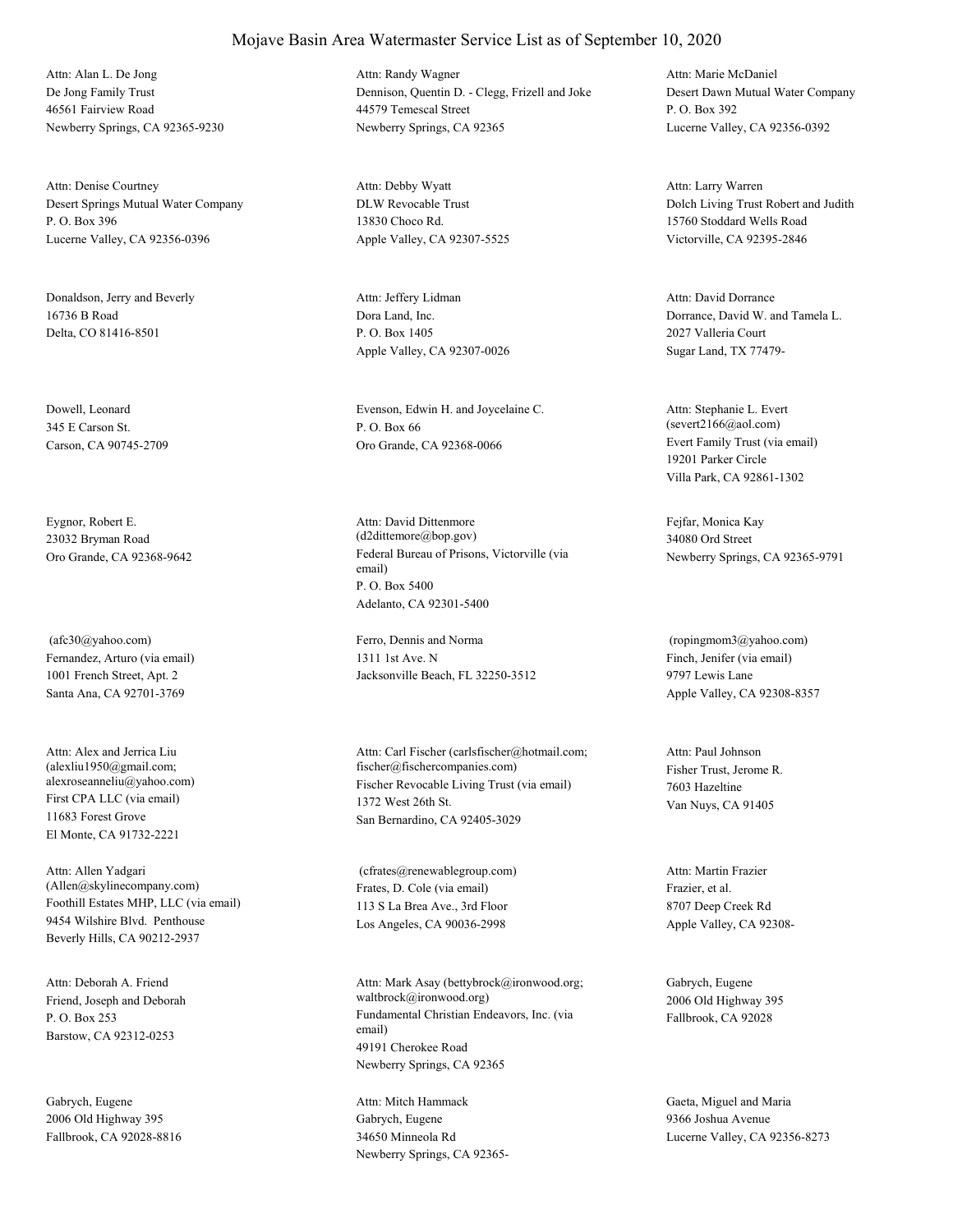Gaeta, Trinidad 10551 Dallas Avenue Lucerne Valley, CA 92356 Attn: Jay Storer

Gardena Mission Church, Inc. P. O. Box 304 Lucerne Valley, CA 92356-0304 Attn: Sang Hwal Kim Garg, Om P.

GenOn California South, LP (via email) P. O. Box 337 Daggett, CA 92327-0337 Attn: Jeffrey Edwards (jeffrey.edwards@genon.com)

Gray, George F. and Betty E. 975 Bryant Calimesa, CA 92320-1301

Gubler, Hans P. O. Box 3100

Haas, Bryan C. and Hinkle, Mary H. (via email) 14730 Tigertail Road Apple Valley, CA 92307- Attn: Bryan C. Haas and Mary H. Hinkle (resrvc4you@aol.com)

Hamilton Family Trust 19945 Round Up Way Apple Valley, CA 92308-8338 Attn: Doug and Cheryl Hamilton

Hanson Aggregates WRP, Inc. (via email) P. O. Box 1115 Corona, CA 92878-1115 Attn: Matt Wood (Matt.Wood@Hanson.com)

Harper Lake Company VIII (via email) 43880 Harper Lake Road Hinkley, CA 92347 Attn: Neal Davies (jfaubus@terra-gen.com; NDavies@terra-gen.com)

Haskins, James J. 11352 Hesperia Road, #2 Hesperia, CA 92345-2165 Gaines Family Trust, Jack and Mary (via email) 8225 Marina Pacifica Drive N. Long Beach, CA 90803-7006 Attn: Bruce Gaines (bgaines4@verizon.net) Garcia, Daniel

178 Follyhatch Irvine, CA 92618-1050

Golden State Water Company (via email) 1920 W. Corporate Way Anaheim, CA 92801-5373 Attn: Nereida Gonzalez (ana.chavez@gswater.com, Nereida.Gonzalez@gswater.com)

Green Acres Estates P. O. Box 29 Apple Valley, CA 92307-0001 Attn: Brian E. Bolin

Landers, CA 92285 Gulbranson, Merlin (via email) 511 Minnesota Ave W Gilbert, MN 55741- Attn: Tamara J Skoglund (TamaraMcKenzie@aol.com)

> Haas, Bryan C. and Hinkle, Mary H. (via email) 14730 Tigertail Road Apple Valley, CA 92307-5249 Attn: Bryan C. Haas and Mary H. Hinkle (resrvc4you@aol.com) Hackbarth, Edward E. (via email)

Handrinos, Nicole A. 1140 Parkdale Rd. Adelanto, CA 92301-9308 Attn: William Handrinos

Hareson, Nicholas and Mary 1737 Anza Avenue Vista, CA 92084-3236 Attn: Mary Jane Hareson

Harter, Joe and Sue 10902 Swan Lake Road Klamath Falls, OR 97603-9676

Hass, Pauline L. P. O. Box 273 Newberry Springs, CA 923659773 Summerhill Rd. Alta Loma, CA 91737-1668

Gayjikian, Samuel and Hazel 12019 Kalnor Ave Norwalk, CA 90650- Attn: Brent Peterson

Gordon Acres Water Company P. O. Box 1035 Lucerne Valley, CA 92356-1035 Attn: Denise Johnson

Grill, Nicholas P. and Millie D. (via email) P. O. Box 306 Hinkley, CA 92347-0306 Attn: Nick Grill (terawatt@juno.com)

Gutierrez, Jose and Gloria 24116 Santa Fe Hinkley, CA 92347

293 Winfield Circle Corona, CA 92880-6943 (hackbarthco@sbcglobal.net)

Hanify, Michael D., dba - White Bear Ranch PO BOX 1021 Yermo, CA 92398-1021 Attn: Donald F. Hanify

Harmsen Family Trust (via email) 23920 Community Blvd. Hinkley, CA 92347-9721 Attn: Kenny Harmsen (harmsencow@aol.com)

Harvey, Lisa M. (via email) P. O. Box 1187 Lucerne Valley, CA 92356- (harveyl.92356@gmail.com)

Hawkins, James B. (via email) 7439 Craner Ave Sun Valley, CA 91352-4858 (DeliaHawkins@yahoo.com)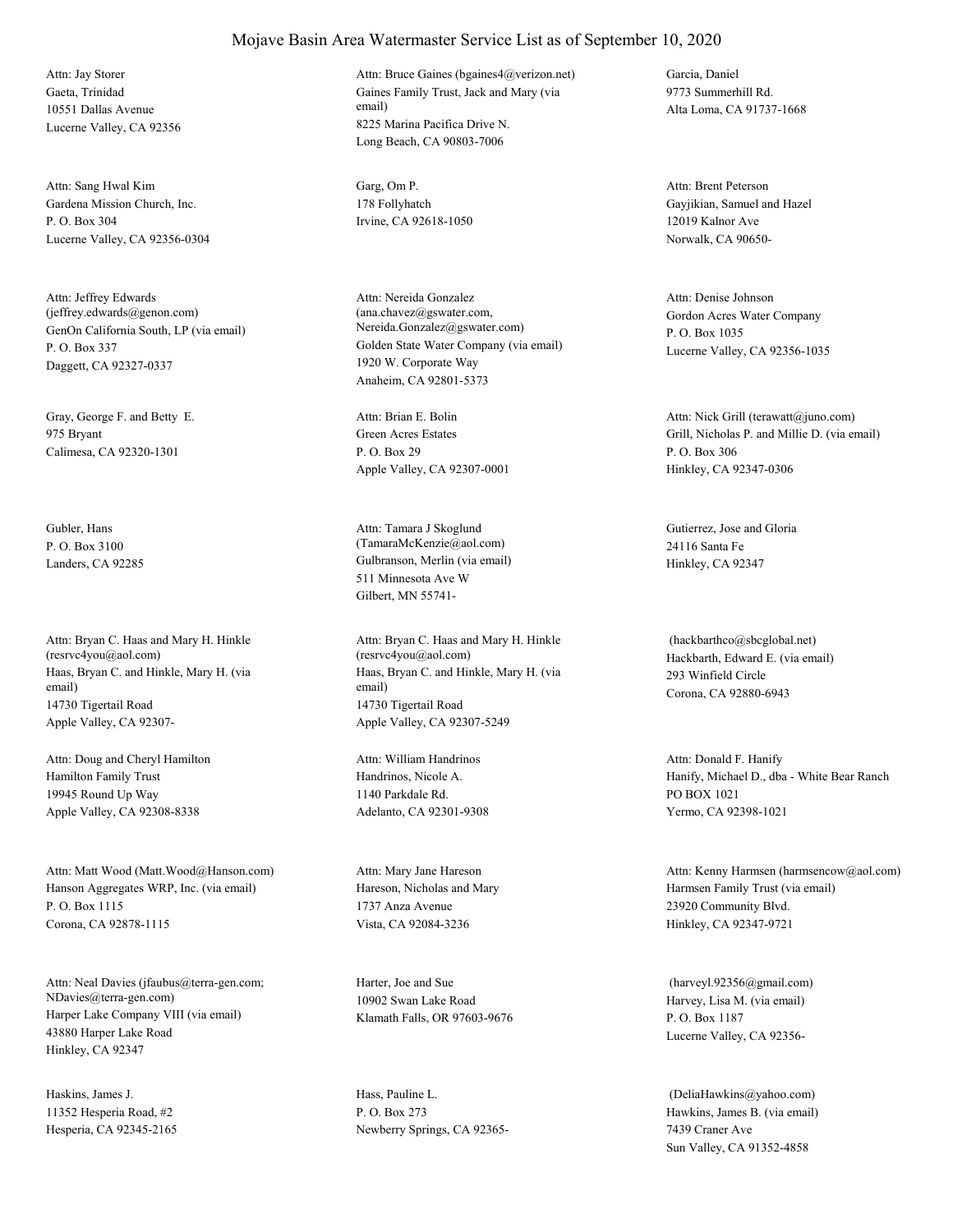Helendale Community Services District (via email) P. O. Box 359 Helendale, CA 92342-0359 Attn: Craig Carlson (kcox@helendalecsd.org; ccarlson@helendalecsd.org) Helendale School District

Hensley, Mark P. 35523 Mountain View Rd Hinkley, CA 92347-9613

Hesperia Venture I, LLC (via email) 10 Western Road Wheatland, WY 82201-8936 Attn: Janie Martines (janiemartines@gmail.com)

Hettinga Revocable Trust (via email) 14651 South Grove Ave. Ontario, CA 91762-7704 Attn: Patricia Mohr (ghd123@earthlink.net)

High Desert Associates, Inc. 405 North Indian Hill Blvd. Claremont, CA 91711-4614 Attn: Robert W. Bowcock

Hill Family Trust and Hill's Ranch, Inc. (via email) 84 Dewey Street Ashland, OR 97520- Attn: Katherine Hill (Khill9@comcast.net)

Hollister, Robert H. and Ruth M. P. O. Box 2 Newberry Springs, CA 92365-0002 Attn: Joan Rohrer

Holy Heavenly Lake, LLC 1261 S. Lincoln Ave. Monterey Park, CA 91755-5017 Attn: Katherine K Hsu

Horton, John 47716 Fairview Road Newberry Springs, CA 92365-9258 Attn: Gretchen Horton

Hubbard, Ester and Mizuno, Arlean PO Box 64 Tustin, CA 92781-0064 Attn: Ester Hubbard

P. O. Box 249 Helendale, CA 92342-0249 Attn: Deanna Dibble

Hert, Scott P. O. Box 590

Hesperia Water District (via email) 9700 7th Avenue Hesperia, CA 92345-3493 Attn: Jeremy McDonald (jmcdonald@cityofhesperia.us)

Hi Desert Mutual Water Company 23667 Gazana Street Barstow, CA 92311 Attn: Ed Knauff

Hi-Grade Materials Company (via email) 17671 Bear Valley Road Hesperia, CA 92345-4902 Attn: Lori Clifton (lclifton@robarenterprises.com) Hilarides 1998 Revocable Family Trust

Hitchin Lucerne, Inc. P. O. Box 749 Lucerne Valley, CA 92356-0749

Holway Jeffrey R and Patricia Gage (via email) 1401 Wewatta St. #1105 Denver, CO 80202-1348 Attn: Jeffrey R Holway and Patricia Gage (patricia.gage@yahoo.com)

Hong, Paul B. and May P. O. Box #1432 Covina, CA 91722-0432 Attn: Paul Hong

Horton's Children's Trust 47716 Fairview Road Newberry Springs, CA 92365-9258 Attn: Gretchen Horton

Huerta, Hector P. O. Box 2190 Temecula, CA 92593-2190 Attn: John Driscoll

Hendley, Rick and Barbara P. O. Box 144 Yermo, CA 92398-0144 Attn: Jim Martin

Lucerne Valley, CA 92356-0590 Hesperia - Golf Course, City of (via email) 9700 Seventh Avenue Hesperia, CA 92345-3493 Attn: Jeremy McDonald (jmcdonald@cityofhesperia.us)

> Hesperia, City of (via email) 9700 Seventh Avenue Hesperia, CA 92345-3493 Attn: Jeremy McDonald (tsouza@cityofhesperia.us)

Hiett, Harry L. (via email) P. O. Box 272 Daggett, CA 92327-0272 (leehiett@hotmail.com)

37404 Harvard Road Newberry Springs, CA 92365 Attn: Frank Hilarides

Attn: Mary Thomas Ho, Ting-Seng and Ah-Git P.O. Box 20001 Bakersfield, CA 93390-0001

> Holway, Jeffrey R 1401 Wewatta St. #1105 Denver, CO 80202-1348

Hood Family Trust 2142 W Paseo Del Mar San Pedro, CA 90732-4557 Attn: Sandra D. Hood

Howard, et al. P. O. Box 5528 Mt. Carmel, UT 84755-5528 Attn: Norman A. Howard

Hunt, Connie (via email) 39392 Burnside Loop Astoria, OR 97103-8248 (hunt5089@outlook.com)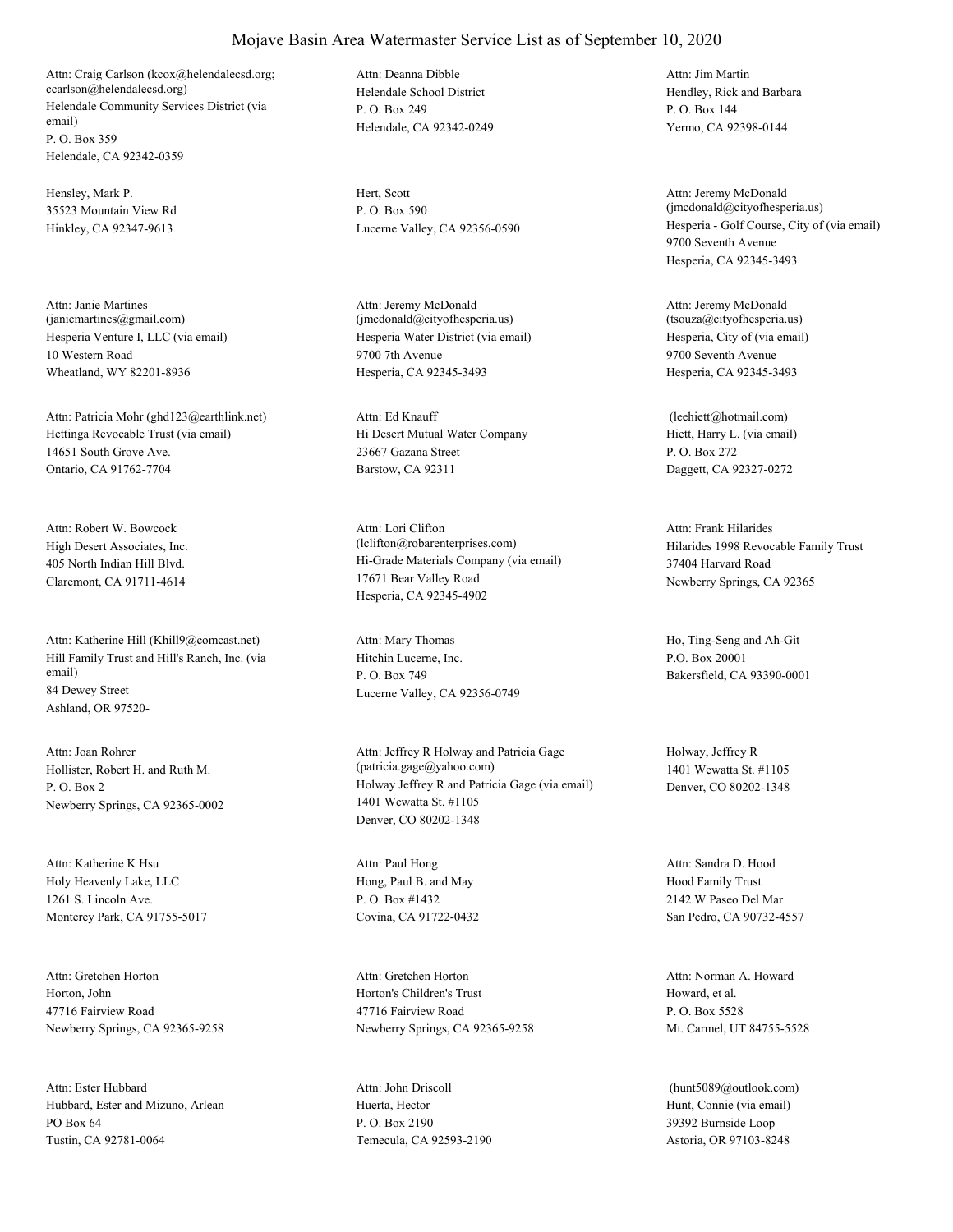Hunt, Ralph M. and Lillian F. P. O. Box 603 Yermo, CA 92398-0603 Attn: Ralph Hunt

Irvin, Bertrand W. P. O. Box 467 Newberry Springs, CA 92365-0467

Jackson, Ray Revocable Trust No. 45801 P.O. Box 8250 Redlands, CA 92375-1450 Attn: Lawrence Dean

Johnson, Carlean 8626 Deep Creek Road Apple Valley, CA 92308

Jones Trust dated March 16, 2002 (via email) 35300 Old Woman Springs Road Lucerne Valley, CA 92356-7706 Attn: Magdalena Jones (mygoldenbiz9@gmail.com)

Jubilee Mutual Water Company P. O. Box 1016 Lucerne Valley, CA 92356 Attn: Ray Gagne

Kasner Family Limited Partnership (via email) 11584 East End Avenue Chino, CA 91710- Attn: Robert R. Kasner (Robertkasner@aol.com) Kasner, Robert (via email)

Kemp, Robert and Rose 48441 National Trails Highway Newberry Springs, CA 92365

Kim, Joon Ho and Mal Boon Revocable Trust 46561 Fairview Road Newberry Springs, CA 92365-9230 Attn: Alan and Annette De Jong

Koegler, Ronald R. and Carolyn V. (via email) 1001 Tremonto Road Santa Barbara, CA 93103-1740 (carolynko@cox.net)

#### Mojave Basin Area Watermaster Service List as of September 10, 2020

Hyatt, James and Brenda (via email) 31726 Fremont Road Newberry Springs, CA 92365 Attn: Daniel and Karen Gray (calivolunteer@verizon.net) Im, Nicholas Nak-Kyun (via email)

Italmood Inc., et. al. (via email) 80 Maple Road Easton, CT 06612-1036 Attn: Sebastian Marzaro (italmood@aol.com)

Jamboree Housing Corporation (via email) 15940 Stoddard Wells Rd - Office Victorville, CA 92395-2800 Attn: Audrey Goller (linda.rainer@newportpacific.com)

Johnson, Ronald 1156 Clovis Circle Dammeron Valley, UT 84783-5211

Jones, Joette 81352 Fuchsia Ave. Indio, CA 92201-5329

Juniper Riviera County Water District P. O. Box 386 Apple Valley, CA 92307 Attn: Lee Logsdon

11584 East End Avenue Chino, CA 91710-1555

Kemper Campbell Ranch 10 Kemper Campbell Ranch Road Victorville, CA 92395-3357 Attn: Peggy Shaughnessy Kim, Jin S. and Hyun H.

Kim, Ju Sang (via email) 1225 Crestview Dr Fullerton, CA 92833-2206 (juskim67@yahoo.com) Kim, Seon Ja

Koering, Richard and Koering, Donna 40909 Mt. View Newberry Springs, CA 92365-9414 Attn: Richard Koering and Donna Koering Kosharek, John and Joann

P. O. Box 2926 Victorville, CA 92393-2926 Attn: Steve Kim (stevekim1026@gmail.com)

Jackson, James N. Jr Revocable Living Trust 1245 S. Arlington Avenue Los Angeles, CA 90019-3517 Attn: James Jackson Jr.

Jess Ranch Water Company (via email) 906 Old Ranch Road Florissant, CO 80816- Attn: Gary A. Ledford (gleddream@gmail.com)

Johnston, Harriet and Johnston, Lawrence W. P. O. Box 401472 Hesperia, CA 92340-1472 Attn: Lawrence W. Johnston

Jordan Family Trust 1650 Silver Saddle Drive Barstow, CA 92311-2057 Attn: Paul Jordan

Karimi, Hooshang 1254 Holmby Ave Los Angeles, CA 90024- Attn: Ash Karimi

 (Robertkasner@aol.com) Katcher, August M. and Marceline 47887 Palo Verde Lane Newberry Springs, CA 92365-9096

> 53 Bluecoat Irvine, CA 92620

34981 Piute Road Newberry Springs, CA 92365-9548

P. O. Box 357 Newberry Springs, CA 92365-0357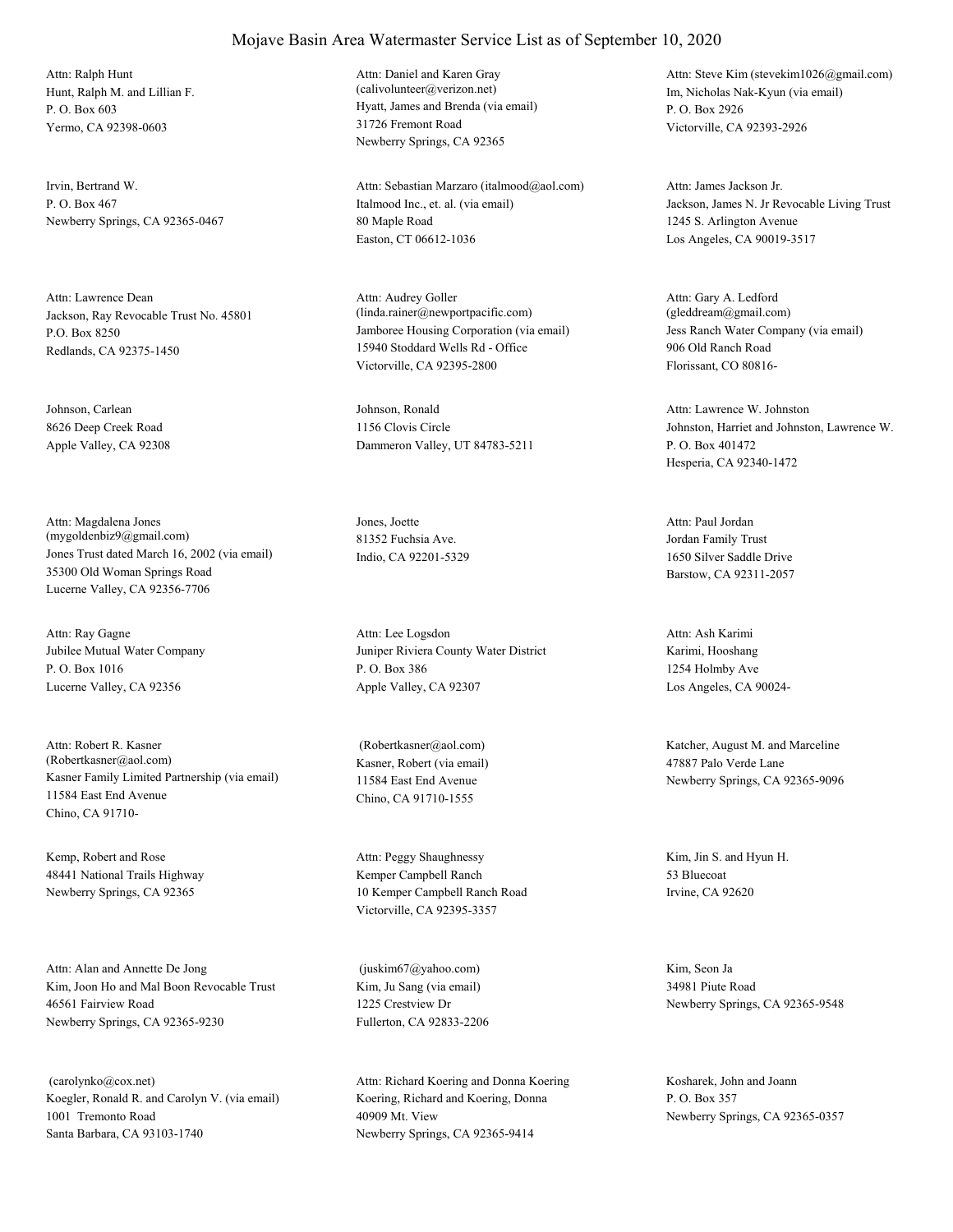Lake Arrowhead Community Services District (via email) P. O. Box 700 Lake Arrowhead, CA 92352-0700 Attn: Catherine Cerri (ccerri@lakearrowheadcsd.com)

Lake Wainani Owners Association (via email) 22295 Mission Hills Lane Yorba Linda, CA 92887-9288 Attn: Timothy M. Rohm (timrohmbuilding@gmail.com) Lam, Phillip (via email)

Langley, Michael R. and Sharon P. O. Box 524 Yermo, CA 92398-0524

Lawson, Ernest and Barbara 20277 Rock Springs Road Apple Valley, CA 92308-8740

Lee, et al., Sepoong and Woo Poong #6 Ensueno East Irvine, CA 92620- Attn: Sepoong & Woo Poong Lee

LHC Alligator, LLC P. O. Box 670 Upland, CA 91785-0670 Attn: Brad Francke

Lin, Kuan Jung and Chung, Der-Bing 2026 Turnball Canyon Hacienda Heights, CA 91745- Attn: James Lin

Low, Dean P. O. Box 1267 Monrovia, CA 91017-1267

Lucerne Valley Partners 9903 Santa Monica Blvd., PMB #541 Beverly Hills, CA 90212-1671 Attn: Manoucher Sarbaz

Lake Jodie Property Owners Association (via email) 909 Armory Road, #126 Barstow, CA 92311-5460 Attn: Daniel Lindenman (happytiredwaterdog@yahoo.com) Lake Waikiki

864 Sapphire Court Pomona, CA 91766-5171 (PhillipLam99@Yahoo.com)

Lavanh, et al. 18203 Yucca St. Hesperia, CA 92345- Attn: Vanessa Laosy

Lee, Anna K. and Eshban K. (via email) 11140 Mesquite Ave. Loma Linda, CA 92354-6556 Attn: Anna K. Lee (aklee219@gmail.com) Lee, Doo Hwan

Lee, Vin Jang T. 41717 Silver Valley Road Newberry Springs, CA 92365 Attn: Eric Archibek Lenhert, Ronald and Toni

Liang, Yuan - I and Tzu - Mei Chen 4192 Biscayne St Chino, CA 91710-3196 Attn: Billy Liang

Lo, et al. 2826 Sycamore Lane Arcadia, CA 91006-6352 Attn: Mei Li

Lua, Michael T. and Donna S. 18838 Aldridge Place Rowland Heights, CA 91748-4890

Lucerne Vista Mutual Water Company (via email) P. O. Box 677 Lucerne Valley, CA 92356-0677 Attn: Marian Walent (LVVMC677@gmail.com) Luckey 2010 Revocable Trust

230 Hillcrest Drive La Puente, CA 91744-4816 Attn: Nancy Lan

Langley, James (via email) 12277 Apple Valley Road, Ste. #120 Apple Valley, CA 92308-1701 (jlangley@kurschgroup.com)

Lawrence, William W. P. O. Box 98 Newberry Springs, CA 92365 Attn: Robert Lawrence Jr.

P. O. Box 556 Lucerne Valley, CA 92356-0556

10083 Deep Creek Rd. Apple Valley, CA 92308-8322

Liberty Utilities (Apple Valley Ranchos Water) Corp. (via email) P. O. Box 7005 Apple Valley, CA 92307 Attn: Eric Larsen (eric.larsen@libertyutilities.com; tony.pena@libertyutilities.com)

Lopez, Baltazar 12318 Post Office Rd Lucerne Valley, CA 92356- Attn: Patricia Miranda

Lucerne Valley Mutual Water Company P. O. Box 1311 Lucerne Valley, CA 92356 Attn: Gwen L. Bedics

10967 Kelvington Ln Apple Valley, CA 92308-3647 Attn: Carolyn J. Luckey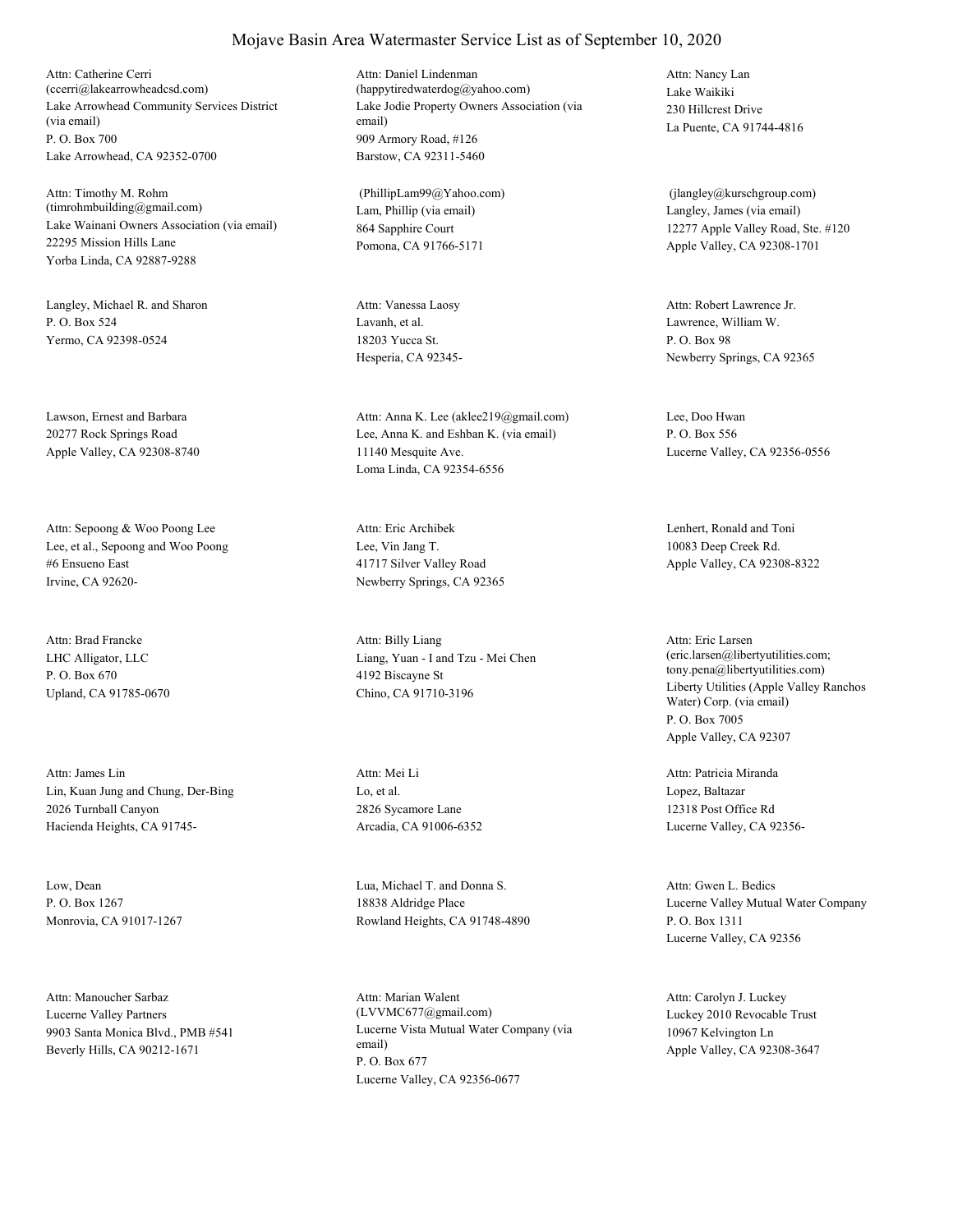M Bird Construction 1613 State Street, Ste. 10 Barstow, CA 92311-4162 Attn: Eugene R. & Vickie R. Bird

Maloney, Janice 42525 Silver Valley Road Newberry Springs, CA 92365

Mariana Ranchos County Water District (via email) 9600 Manzanita Street Apple Valley, CA 92308-8605 Attn: James M. Hansen, Jr. (gmmrcwd@gmail.com; gm@mrcwd.org)

McCollum, Charles L. 15074 Spruce St Hesperia, CA 92345-2950 Attn: Rod Sexton McKinney, Paula

Milbrat, Irving H. P. O. Box 487 Newberry Springs, CA 92365-0487 Attn: David I. Milbrat

Mizrahie, et al. 4105 W. Jefferson Blvd. Los Angeles, CA 90048- Attn: Philip Mizrahie

Mojave Solar, LLC (via email) 42134 Harper Lake Road Hinkley, CA 92347-9305 Attn: Jose Manuel Bravo (jmanuel.bravo@atlanticayield.com)

Morris Trust, Julia V. (via email) 7649 Cypress Dr. Lanexa, VA 23089-9320 Attn: Billie Elliot (Billie@ElliotsPlace.com) Moss, Lawrence W. and Helen J.

Mulligan, Robert and Inez 35575 Jakobi Street Saint Helens, OR 97051-1194 Attn: Dennis Hills Murphy, Jean

Navajo Mutual Water Company (via email) 21724 Hercules St. Apple Valley, CA 92308-8490 Attn: James Hansen (gm@marianaranchoscwd.org)

# Attn: Maria Martinez

Mojave Basin Area Watermaster Service List as of September 10, 2020

M.B. Landscaping and Nursery, Inc. 20300 Figueroa Street Carson, CA 90745-1212

Manning, Sharon S. 19332 Balan Road Rowland Heights, CA 91748-4017 Attn: Jimmy Berry

Marshall, Charles 32455 Lakeview Road Newberry Springs, CA 92365-9482

144 East 72nd Tacoma, WA 98404-1060

Miller Living Trust 7588 San Remo Trail Yucca Valley, CA 92284-9228 Attn: Donna Miller

MLH, LLC (via email) P. O. Box 2611 Apple Valley, CA 92307-0049 Attn: Thomas A. Hrubik (tahgolf@aol.com)

Mojave Water Agency (via email) 13846 Conference Center Drive Apple Valley, CA 92307-4377 Attn: Doug Kerns (tmccarthy@mojavewater.org) Monaco Investment Company

38338 Old Woman Springs Road Spc# 72 Lucerne Valley, CA 92356-8116

46126 Old National Trails Highway Newberry Springs, CA 92365-9025

New Springs Limited Partnership (via email) 4192 Biscayne St. Chino, CA 91710-3196 Attn: Billy Liang (flossdaily@hotmail.com; asaliking@yahoo.com) Newberry Community Services District

Mahjoubi, Afsar S. 46622 Fairview Road Newberry Springs, CA 92365 Attn: Robert Saidi

Marcroft, James A. and Joan P. O. Box 519 Newberry Springs, CA 92365 Attn: Allen Marcroft

Martin, Michael D. and Arlene D. 32942 Paseo Mira Flores San Juan Capistrano, CA 92675

Mead Family Trust 31314 Clay River Road Barstow, CA 92311-2057 Attn: Olivia L. Mead

Mitsubishi Cement Corporation (via email) 5808 State Highway 18 Lucerne Valley, CA 92356-8179 Attn: David Rib (drib@mitsubishicement.com)

Mojave Desert Land Trust (via email) P. O. Box 1544 Joshua Tree, CA 92252-0849 Attn: Peter Satin (peter@mdlt.org)

9903 Santa Monica Blvd., PMB #541 Beverly Hills, CA 90212-1671 Attn: Manoucher Sarbaz

Most Family Trust 23780 Cuyama Road Apple Valley, CA 92307-6723 Attn: Jennie Most

Music, Zajo 43830 Cottonwood Rd Newberry Springs, CA 92365-8510

P. O. Box 206 Newberry Springs, CA 92365-0206 Attn: Le Hayes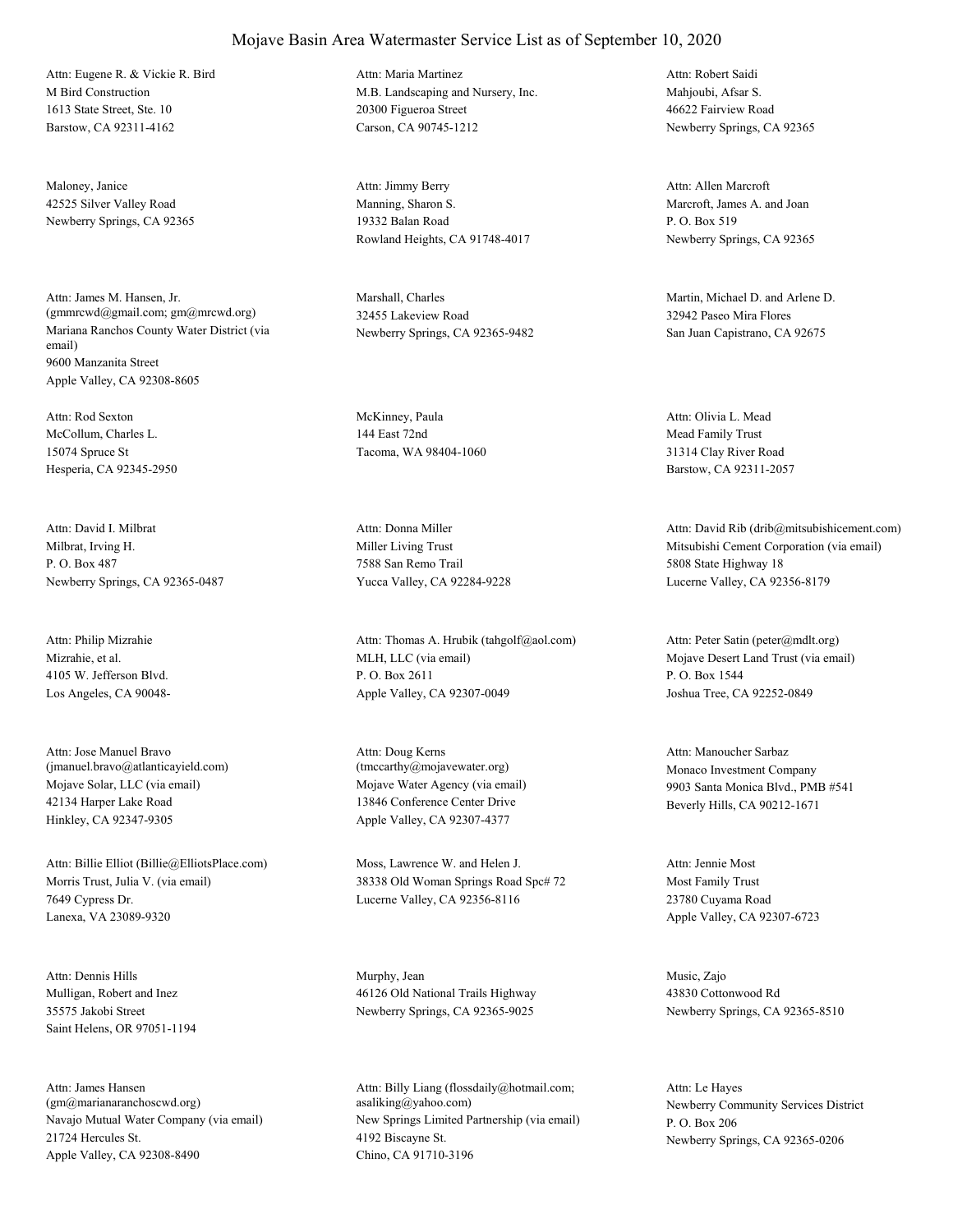Newberry Springs Recreational Lakes Association (via email) 32935 Dune Road, Space 10 Newberry Springs, CA 92365- Attn: Jeff Gaastra (jeff@weaponsedge.com)

Nuñez, Luis Segundo 9154 Golden Seal Court Hesperia, CA 92345-0197

Oasis World Mission (via email) P. O. Box 45 Apple Valley, CA 92307-0001 Attn: Chun Soo Ahn (chunsooahn@naver.com)

Omya California, Inc. (via email) 7225 Crystal Creek Rd Lucerne Valley, CA 92356-8646 Attn: Ralph McCullers (ralph.mccullers@omya.com) Oro Grande School District

Pacific Gas and Electric Company (via email) 22999 Community Blvd. Hinkley, CA 92347-9592 Attn: Jessica Bails (J4Dx@pge.com) Pak, Kae Soo and Myong Hui Kang

Paustell, Joan Beinschroth (via email) 10275 Mockingbird Ave. Apple Valley, CA 92308-8303 (wndrvr@aol.com) Pearce, Craig L.

Perry Revocable Living Trust, Thomas and Patricia 14807 Kinai Road Apple Valley, CA 92307-5135 Attn: Thomas Perry Pettigrew, Dan

Pittman, Leroy W. P. O. Box 127 Oro Grande, CA 92368-0127 Attn: Diana W. Pittman

Porter, Timothy M. 34673 Little Dirt Road Newberry Springs, CA 92365-9646

Pruett, Andrea P. O. Box 37 Newberry Springs, CA 92365 Norris Trust, Mary Ann 29611 Exeter Street Lucerne Valley, CA 92356-8261 Attn: Mary Ann Norris

Nunn Family Trust P. O. Box 545 Apple Valley, CA 92307-0010 Attn: Pearl or Gail Nunn

Odessa Water District (via email) 220 E. Mountain View Street, Suite A Barstow, CA 92311-2888 Attn: Kody Tompkins (ktompkins@barstowca.org) Ohai, Reynolds and Dorothy

P. O. Box 386 Oro Grande, CA 92368-0386 Attn: Nick Higgs

P. O. Box 1835 Lucerne Valley, CA 92356-1835

3559 Riviere Du Chien Rd Mobile, AL 36693-5449

285 N Old Hill Road

Poland, John R. and Kathleen A. 5511 Tenderfoot Drive Fontana, CA 92336-1156 Attn: John Poland Polich, Donna

Precision Investments Services, LLC 791 Price Street, #160 Pismo Beach, CA 93449-2529 Attn: Carin McKay Price, Donald and Ruth

Quakenbush, Samuel R. (via email) 48788 Silver Valley Road Newberry Springs, CA 92365-9214 (s\_quakenbush@yahoo.com)

NSSLC, Inc. (via email) 9876 Moon River Circle Fountain Valley, CA 92708-7312 Attn: Kenton Eatherton (keatherton@verizon.net)

O. F. D. L., Inc. (via email) 32935 Dune Road, #10 Newberry Springs, CA 92365-9175 Attn: Jeff Gaastra (jeffgaastra@gmail.com; andy@seesmachine.com; bbswift4044@cox.net)

13450 Monte Vista Chino, CA 91710-5149 Attn: Dorothy Ohai

P and H Engineering and Development Corporation 1423 South Beverly Glen Blvd. Apt. A Los Angeles, CA 90024-6171 Attn: M. T. Shoraka

Patino, José 3914 W. 105th Street Inglewood, CA 90303-1815

Perko, Bert K. P. O. Box 762 Yermo, CA 92398-0762

Fallbrook, CA 92028-2571 Phelan Piñon Hills Community Services District (via email) 4176 Warbler Road Phelan, CA 92371-8819 Attn: Sean Wright (swright@pphcsd.org; dbartz@pphcsd.org; llowrance@pphcsd.org)

> 75 3rd Avenue #4 Chula Vista, CA 91910-1714

933 E. Virginia Way Barstow, CA 92311-4027

Quiros, Fransisco J. and Herrmann, Ronald 35969 Newberry Rd Newberry Springs, CA 92365-9438 Attn: Ron Herrmann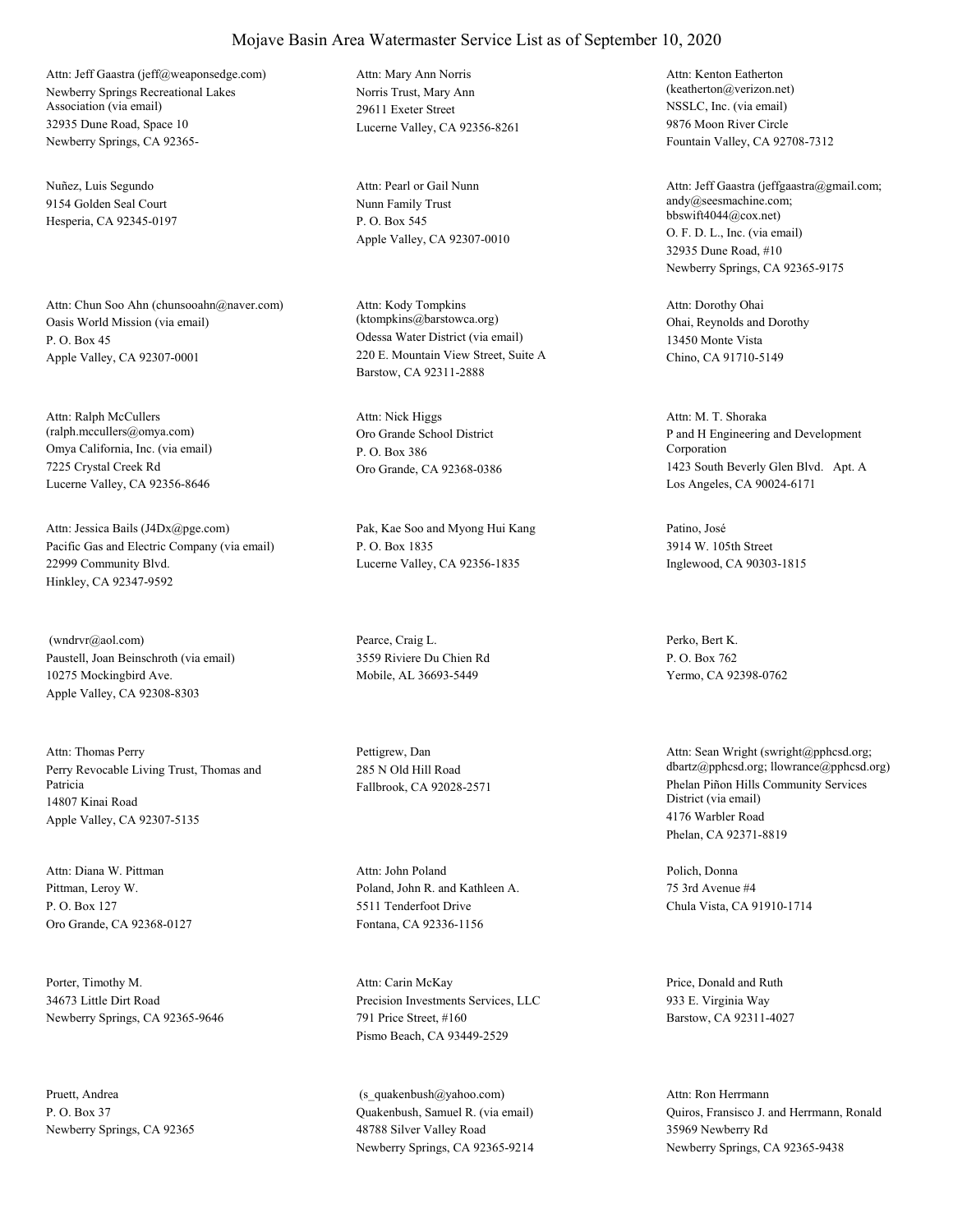Rancheritos Mutual Water Company (via email) P. O. Box 348 Apple Valley, CA 92307 Attn: Elizabeth Murena (waterboy7F8@msn.com; etminav@aol.com)

Rice, Henry C. and Diana 31823 Fort Cady Rd. Newberry Springs, CA 92365- Attn: Kelly Rice

Rivero, Fidel V. 2600 W Woodlawn Ave San Antonio, TX 78228-5122

Rossi, James L. and Naomi I. 34650 Minneola Rd Newberry Springs, CA 92365-9146 Attn: Mitch Hammack

Ruisch Trust, Dale W. and Nellie H. 10807 Green Valley Road Apple Valley, CA 92308-3690 Attn: Dale W. Ruisch

Saba, Saba A. and Shirley L. 41309 Avenida Biona Temecula, CA 92591-5014

Samra, Jagtar S. (via email) 10415 Edgebrook Way Northridge, CA 91326-3952 (BILLU711@Yahoo.com)

San Bernardino County Service Area 29 (via email) 222 W. Hospitality Lane, 2nd Floor (Spec San Bernardino, CA 92415-0450 Attn: Trevor Leja (trevor.leja@sdd.sbcounty.gov)

San Bernardino County Service Area 70J (via email) P. O. Box 5004 Victorville, CA 92393-5004 Attn: Jared Beyeler (ssamaras@sdd.sbcounty.gov; jbeyeler@sdd.sbcounty.gov; waterquality@sdd.sbcounty.gov)

Reed, Mike 9864 Donaldson Road Lucerne Valley, CA 92356-8105

Rim Properties, A General Partnership 15434 Sequoia Road Hesperia, CA 92345-1667 Attn: Ian Bryant

Rizvi, S.R Ali (via email) 10917 Admirals Bay St. Victorville, CA 92392-4819 (RayRizvi@Yahoo.com)

Royal Way (via email) 11845 Olympic Boulevard, Suite 625 Los Angeles, CA 90064- Attn: John D. Zemanek (jz@zmlawpc.com)

S and B Brothers, LLC 1423 S. Beverly Glen Blvd., Ste. A Los Angeles, CA 90024-6171 Attn: Sherwin Shoraka

Sagabean-Barker, Kanoeolokelani L. (via email) 42224 Valley Center Rd Newberry Springs, CA 92365 Attn: Kanoe Barker (kanoebarker@yahoo.com) Samples, Bernard D. and Janice E.

San Bernardino Co Barstow - Daggett Airport 777 E. Rialto Ave San Bernardino, CA 92415-1005 Attn: Tina Abarca

San Bernardino County Service Area 42 (via email) P. O. Box 5004 Victorville, CA 92393-5004 Attn: Jared Beyeler (ssamaras@sdd.sbcounty.gov; jbeyeler@sdd.sbcounty.gov; waterquality@sdd.sbcounty.gov)

Scray, Michelle A. Trust (via email) 16869 State Highway 173 Hesperia, CA 92345-9381 Attn: Michelle Scray (mcscray@aol.com)

Rhee, Andrew N. (via email) P. O. Box 989 Lucerne Valley, CA 92356-0989 (LucerneJujubeFarm@hotmail.com)

Rios, Mariano V. P. O. Box 1864 Barstow, CA 92312-1864 Attn: Josie Rios

Robertson's Ready Mix P.O. Box 3600 Corona, CA 92878-3600 Attn: Jackie McEvoy

Rue Ranch, Inc. P. O. Box 133109 Big Bear Lake, CA 92315-8915 Attn: Sam Marich

S and E 786 Enterprises, LLC (via email) 3300 S. La Cienega Blvd. Los Angeles, CA 90016-3115 Attn: Jafar Rashid (jr123realestate@gmail.com)

33979 Fremont Road Newberry Springs, CA 92365-9136

San Bernardino County - High Desert Detention Center (via email) PO Box 5004 Victorville, CA 92393-5004 Attn: Jared Beyeler (waterquality@sdd.sbcounty.gov)

San Bernardino County Service Area 64 (via email) P. O. Box 5004 Victorville, CA 92393-5004 Attn: Jared Beyeler (ssamaras@sdd.sbcounty.gov; jbeyeler@sdd.sbcounty.gov; waterquality@sdd.sbcounty.gov)

Service Rock Products Corporation (via email) P. O. Box 3600 Corona, CA 92878-3600 Attn: Jackie McEvoy (jackiem@rrmca.com)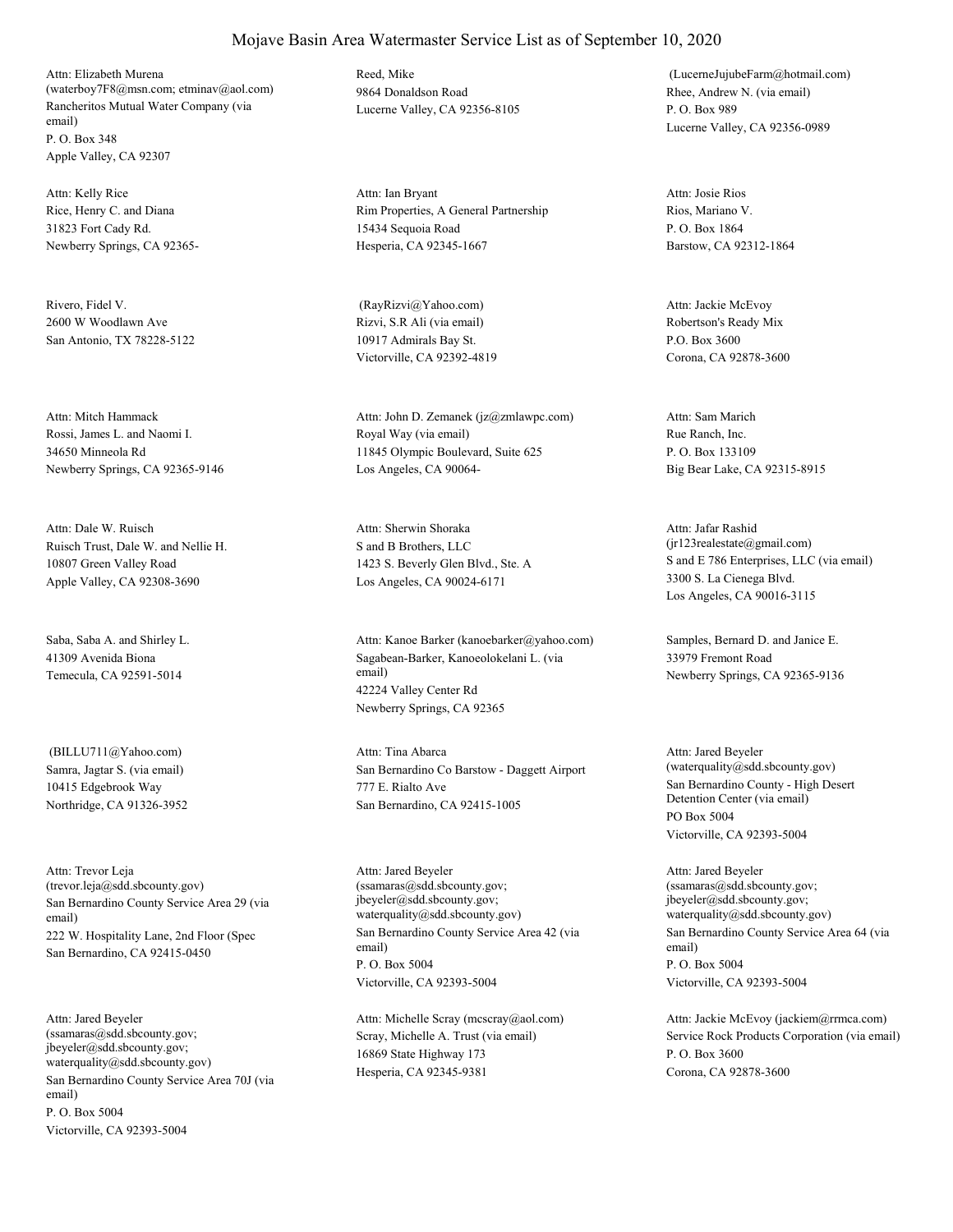Sexton, Rodney A. and Sexton, Derek R. P.O. Box 155 Rim Forest, CA 92378- Attn: Rod Sexton

Sheppard, Thomas and Gloria (via email) 33571 Fremont Road Newberry Springs, CA 92365-9520 (gloriasheppard14@gmail.com) Short, Jerome E.

Singh, et al. (via email) 4972 Yearling Avenue Irvine, CA 92604-2956 Attn: Nepal Singh (NepalSingh@yahoo.com) Smith, Porter and Anita

Son's Ranch P. O. Box 1767 Lucerne Valley, CA 92356 Attn: Chan Kyun Son

Specialty Minerals, Inc. (via email) 6565 Meridian Road Lucerne Valley, CA 92356-8602 Attn: Del Curtis (Del.Curtis@mineralstech.com)

Spring Valley Lake Association (via email) SVL Box 7001 Victorville, CA 92395-5107 Attn: Eric Miller (emiller@svla.com; alogan@svla.com;) Spring Valley Lake Country Club

Starke, George A. and Jayne E. (via email) 8743 Vivero Street Rancho Cucamonga, CA 91730-1152 (chiefgs@verizon.net) Storm, Randall

Summers Family Trust (via email) 50 Stephens Estates North Augusta, SC 29680- Attn: Jimmy and Dotti Summers (JimSummersInvestments@yahoo.com)

Sunray Land Company, LLC (via email) P. O. Box 2576 Boise, ID 83701-2576 Attn: Tom Treinen (tom.treinen@clenera.com; cre.notices@clenera.com) Synagro-WWT, Inc. (dba Nursury Products,

Tallakson Family Revocable Trust (via email) 11100 Alto Drive Oak View, CA 93022-9535 Attn: Bill and Elizabeth Tallakson (billtallakson@sbcglobal.net)

Sheep Creek Water Company P. O. Box 291820 Phelan, CA 92329-1820 Attn: Chris Cummings Sheng, Jen

P. O. Box 495 Newberry Springs, CA 92365-0495

8443 Torrell Way San Diego, CA 92126-1254

Soppeland Revocable Trust (via email) 15500 W. Sand Street, 2nd Floor Victorville, CA 92392-2931 Attn: Jason Lamoreaux (JL@LamorGroup.com)

Sperry, Wesley P. O. Box 303 Newberry Springs, CA 92365-0303

7070 SVL Box Victorville, CA 92395-5152 Attn: Mitchell Brown

51432 130th Street Byars, OK 74831-7357

Summit Valley Ranch, LLC (via email) 220 Montgomery Street, Suite PH-10 San Francisco, CA 94104-3433 Attn: Alexandra Lioanag (sandra@halannagroup.com)

LLC) (via email) P. O. Box 1439 Helendale, CA 92342- Attn: Venny Vasquez (lbaroldi@synagro.com)

Tapie, Raymond L. 48919 Valley Center Road Newberry Springs, CA 92365-9726 5349 S Sir Richard Dr Las Vegas, NV 89110-0100

Silver Lakes Association P. O. Box 179 Helendale, CA 92342-0179 Attn: Westly Campbell

Snowball Development, Inc. (via email) P. O. Box 2926 Victorville, CA 92393-2926 Attn: Steve Kim (stevekim1026@gmail.com)

Southern California Edison Company (via email) 2 Innovation Way, 2nd Floor Pomona, CA 91768-2560 Attn: Erika Clement (Shannon.Oldenburg@SCE.com; erika.clement@sce.com)

Spillman, James R. and Nancy J. 12132 Wilshire Lucerne Valley, CA 92356-8834

St. Antony Coptic Orthodox Monastery P. O. Box 100 Barstow, CA 92311-0100 Attn: Father Joseph

Sudmeier, Glenn W. 14253 Highway 138 Hesperia, CA 92345-9422

Sundown Lakes, Inc. (via email) 2141 Chelsea Road Palos Verdes, CA 90274- Attn: Mark Richardson (mark@richardsonsrv.com)

Szynkowski, Ruth J. 46750 Riverside Rd. Newberry Springs, CA 92365-9738 Attn: Russell Szynkowski

Teisan, Jerry (via email) P. O. Box 2089 Befair, WA 98528-2089 (jerryteisan@gmail.com)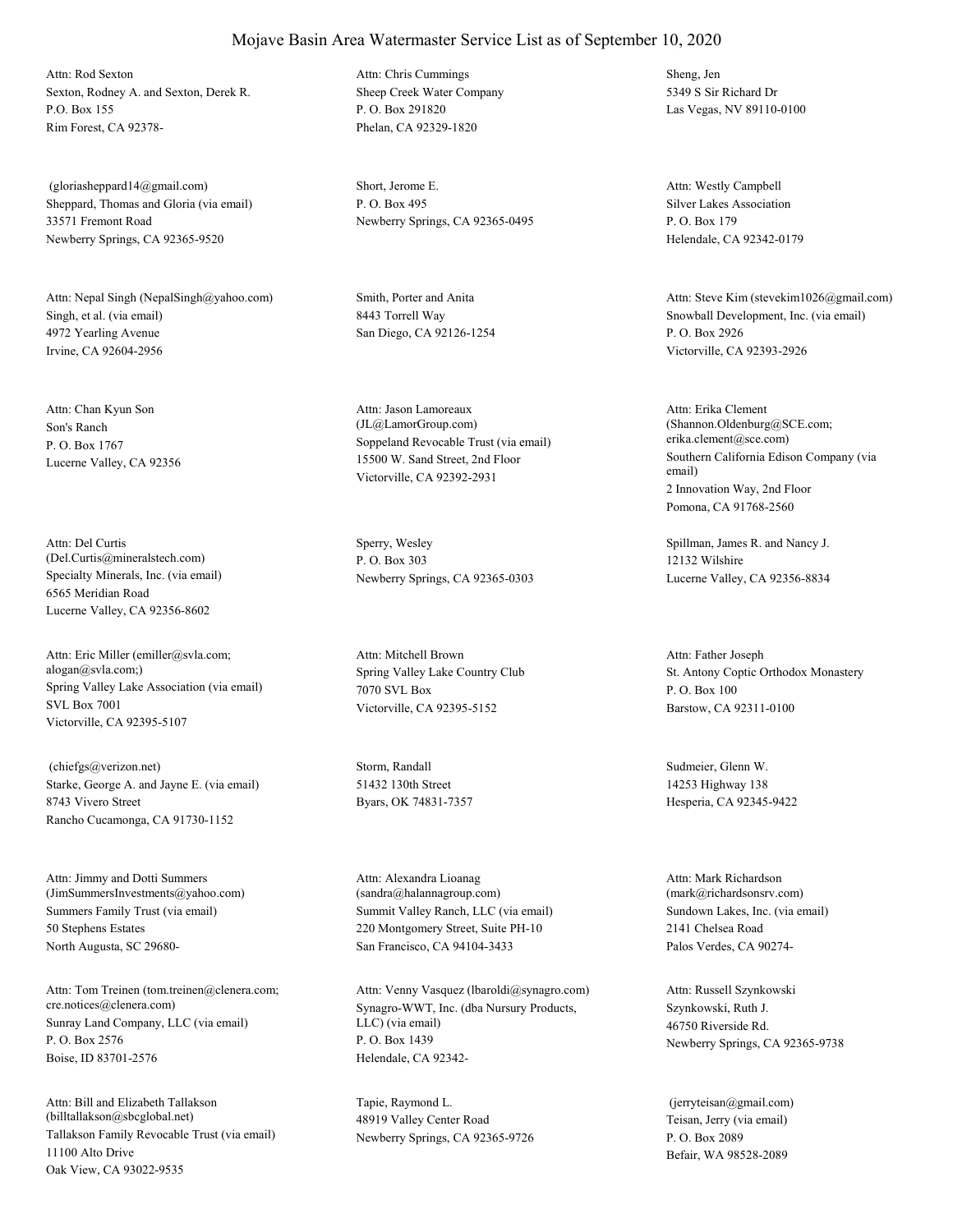Thayer, Sharon 35924 Harvard Drive

Thompson Living Trust, James A. and Sula B. 22815 Del Oro Road Apple Valley, CA 92308 Attn: Lynnette L. Thompson

Thunderbird County Water District P. O. Box 1105 Apple Valley, CA 92307-1105 Attn: Caren Patterson

Turner, Terry 48550 Riverside Drive Newberry Springs, CA 92365-9017

Valenti, Vito P. O. Box 1222 Barstow, CA 92312-1222

Van Dam Revocable Trust, E and S 26599 Community Blvd. Barstow, CA 92311-9779 Attn: Eldert and Susan Van Dam Van Leeuwen, John

Vernola Trust, Pat and Mary Ann P. O. Box 2190 Temecula, CA 92593-2190 Attn: John Driscoll

Victorville Water District, ID#1 (via email) P. O. Box 5001 Victorville, CA 92393-5001 Attn: Arnold Villarreal (sborrowman@victorvilleca.gov; avillarreal@victorvilleca.gov)

Vogler, Albert H. 17612 Danbury Ave. Hesperia, CA 92345-7073

Newberry Springs, CA 92365-9637 The Cushenbury Trust, c/o Specialty Minerals, Inc. (via email) 6565 Meridian Road Lucerne Valley, CA 92356-8602 Attn: Del Curtis (Del.Curtis@mineralstech.com) Thomas, Stephen and Lori

> Thompson Living Trust, R.L. and R.A. 9141 Deep Creek Road Apple Valley, CA 92308-8351 Attn: Rodger Thompson Thrasher, Gary

Triple H Partnership 33700 Wildwood Canyon Road Yucaipa, CA 92399-2368 Attn: Jim Hoover

Union Pacific Railroad Company HC1 Box 33 Kelso, CA 92309- Attn: Aurelio Ibarra **Vaca, Andy and Teresita S.** 

Van Bastelaar, Alphonse 45475 Martin Road Newberry Springs, CA 92365-9625 Attn: Dean Van Bastelaar

44128 Silver Valley Road Newberry Springs, CA 92365-9588

Victor Valley Community College District (via email) 18422 Bear Valley Road Victorville, CA 92395-5850 Attn: Stephen Garcia (steve.garcia@vvc.edu)

Victorville Water District, ID#1 (via email) P. O. Box 5001 Victorville, CA 92393-5001 Attn: Steve Ashton (sashton@victorvilleca.gov; avillarreal@victorvilleca.gov; kmetzler@victorvilleca.gov)

Wagner Living Trust 22530 Calvert Street Woodland Hills, CA 91367-1704 Attn: Joan Wagner

4890 Topanga Canyon Bl. Woodland Hills, CA 91364-4229 Attn: Stephen Thomas

14024 Sunflower Lane Oro Grande, CA 92368-9617

Troeger Family Trust, Richard H. (via email) P. O. Box 882 Wrightwood, CA 92397 Attn: Mike Troeger (mjtroeger@yahoo.com)

5550 Avenue Juan Bautista Riverside, CA 92509-5613

Van Dam Family Trust, Glen and Jennifer (via email) 3190 Cottonwood Avenue San Jacinto, CA 92582-4741 Attn: Glen and Jennifer Van Dam (gvandam@verizon.net)

Vanhoops Holdings, LP 8328 Valmont Road Boulder, CO 80301-4813 Attn: Traci Hoops

Victor Valley Memorial Park 17150 C Street Victorville, CA 92395-3330 Attn: Deidra Hitt

Victorville Water District, ID#2 (via email) P. O. Box 5001 Victorville, CA 92393-5001 Attn: Steve Ashton (sborrowman@victorvilleca.gov; avillarreal@victorvilleca.gov; dmatthews@victorvilleca.gov)

Wakula Family Trust 11741 Ardis Drive Garden Grove, CA 92841-2423 Attn: Christian Joseph Wakula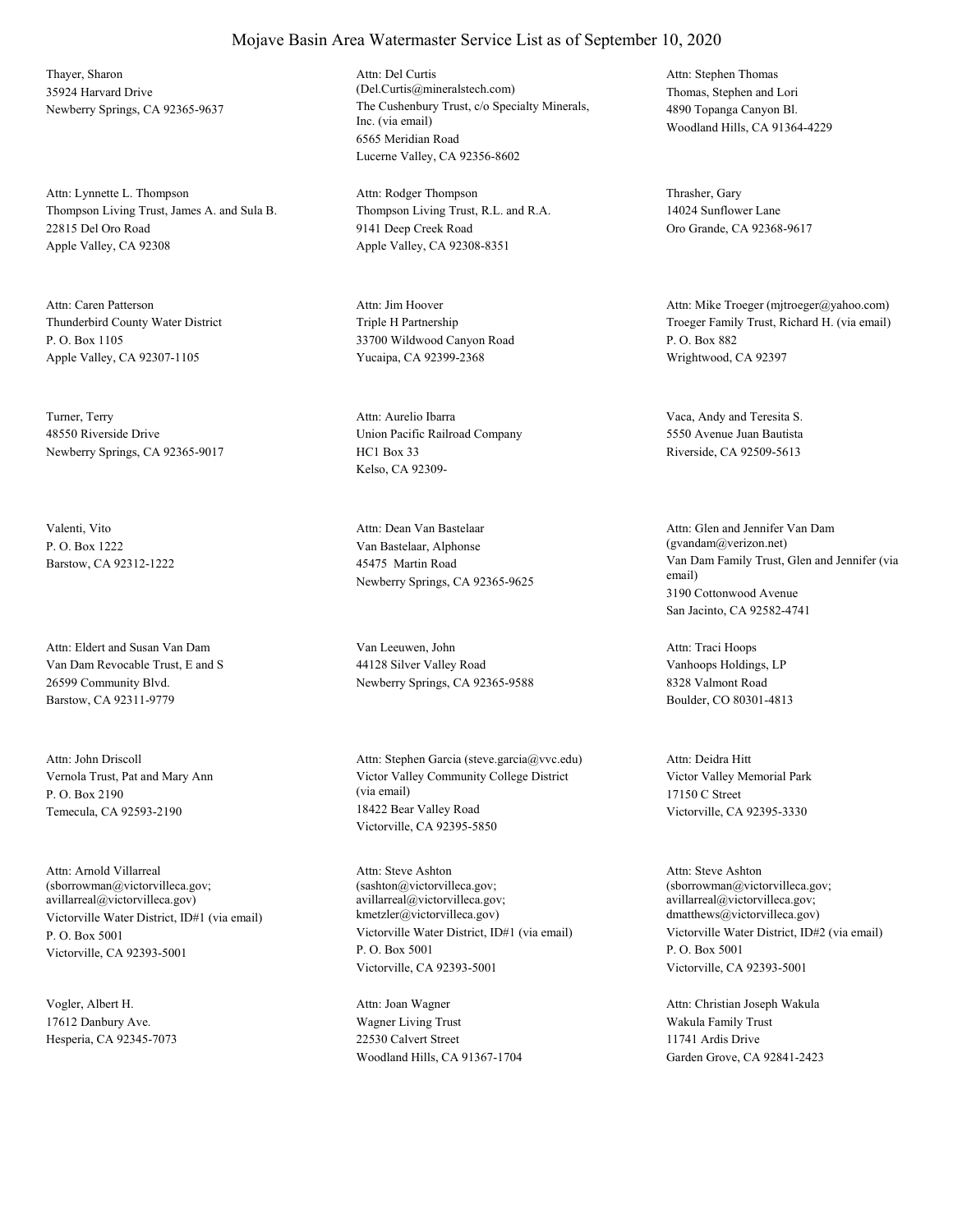Wang, Steven (via email) 2551 Paljay Avenue Rosemead, CA 91770-3204 (Jlow3367@gmail.com)

Weems, Lizzie 15940 Stoddard Wells Rd Victorville, CA 92395-2800

West End Mutual Water Company P. O. Box 1732 Lucerne Valley, CA 92356 Attn: James Woody West, Howard and Suzy

Western Development and Storage, LLC (via email) 113 S. La Brea Ave, Floor 3 Los Angeles, CA 90036-2998 Attn: Andrew Werner (andrewwerner@westerndev.com) Western Horizon Associates, Inc.

Wet Set, Inc. (via email) 3737 Birch Street, Suite 400 Newport Beach, CA 92660-2671 Attn: Thomas G. Ferruzzo (tferruzzo@ferruzzo.com)

Withey, Connie (via email) P. O. Box 3513 Victorville, CA 92393-3513 Attn: Connie Tapie (praisethelord77777@yahoo.com)

Wood, Michael and Denise (via email) P. O. Box 2716 Apple Valley, CA 92307-2716 (mdwood50@gmail.com)

Aleshire & Wynder, LLP (via email) 2361 Rosecrans Avenue El Segundo, CA 90245-4916 Attn: Eric L. Dunn, Esq.  $(\verb"edunn@awattorneys.com)$ Suite 475

Atkinson, Andelson, Loya, Ruud & Romo (via email) 2151 River Plaza Drive Sacramento, CA 95833- Attn: Wesley A. Miliband, Esq. (wes.miliband@aalrr.com) Suite 300

# Mojave Basin Area Watermaster Service List as of September 10, 2020

Ward, Ken and Barbara (via email) 14141 Highway 138 Hesperia, CA 92345 Attn: Barbara Allard-Ward (kenbombero@aol.com; allardward@aol.com)

Weeraisinghe, Maithri N. P. O. Box 487 Barstow, CA 92312-0487

9185 Loma Vista Road Apple Valley, CA 92308-0557

P. O. Box 397 Five Points, CA 93624-0397 Attn: Chung Cho Gong

Wiener, Melvin and Mariam S. 1626 N. Wilcox Avenue Los Angeles, CA 90028-6234

Witte, E. Daniel and Marcia 31911 Martino Drive Daggett, CA 92327-9752

Worsey, Joseph A. and Revae P. O. Box 422 Newberry Springs, CA 92365-0422 Attn: David A. Worsey

AlvaradoSmith, APC (via email) 1 MacArthur Place Santa Ana, CA 92707-5941 Attn: Thierry R. Montoya (tmontoya@alvaradosmith.com) Suite 200

Atkinson, Andelson, Loya-Ruud & Romo 3612 Mission Inn Avenue, Upper Level Riverside, CA 92501 Attn: W.W. Miller, Esq.

Ward, Raymond P. O. Box 358 Newberry Springs, CA 92365-0358

Werner, Andrew J. (via email) 1718 N Sierra Bonita Ave Los Angeles, CA 90046-2231 (andrewwerner11@gmail.com)

West, Jimmie E. P. O. Box 98 Oro Grande, CA 92368-0098

Westland Industries, Inc. 520 W. Willow St. Long Beach, CA 90806-2800 Attn: Genaro Zapata

Wilshire Road Partners 9903 Santa Monica Blvd., PMB #541 Beverly Hills, CA 90212-1671 Attn: Manoucher Sarbaz

WLSR, Inc. 620 Du Fort Ave. Henderson, NV 89002-9263 Attn: Mark J. Cluff

Aleshire & Wynder, LLP (via email) 2361 Rosecrans Avenue El Segundo, CA 90245-4916 Attn: Christine M. Carson, Esq. (ccarson@awattorneys.com) Suite 475

American AgCredit (via email) 42429 Winchester Road Temecula, CA 92590-2504 Attn: Alison Paap (apaap@agloan.com)

Baker, Manock & Jensen 5260 N. Palm Avenue, 4th Floor Fresno, CA 93704-2209 Attn: Christopher L. Campbell, Esq.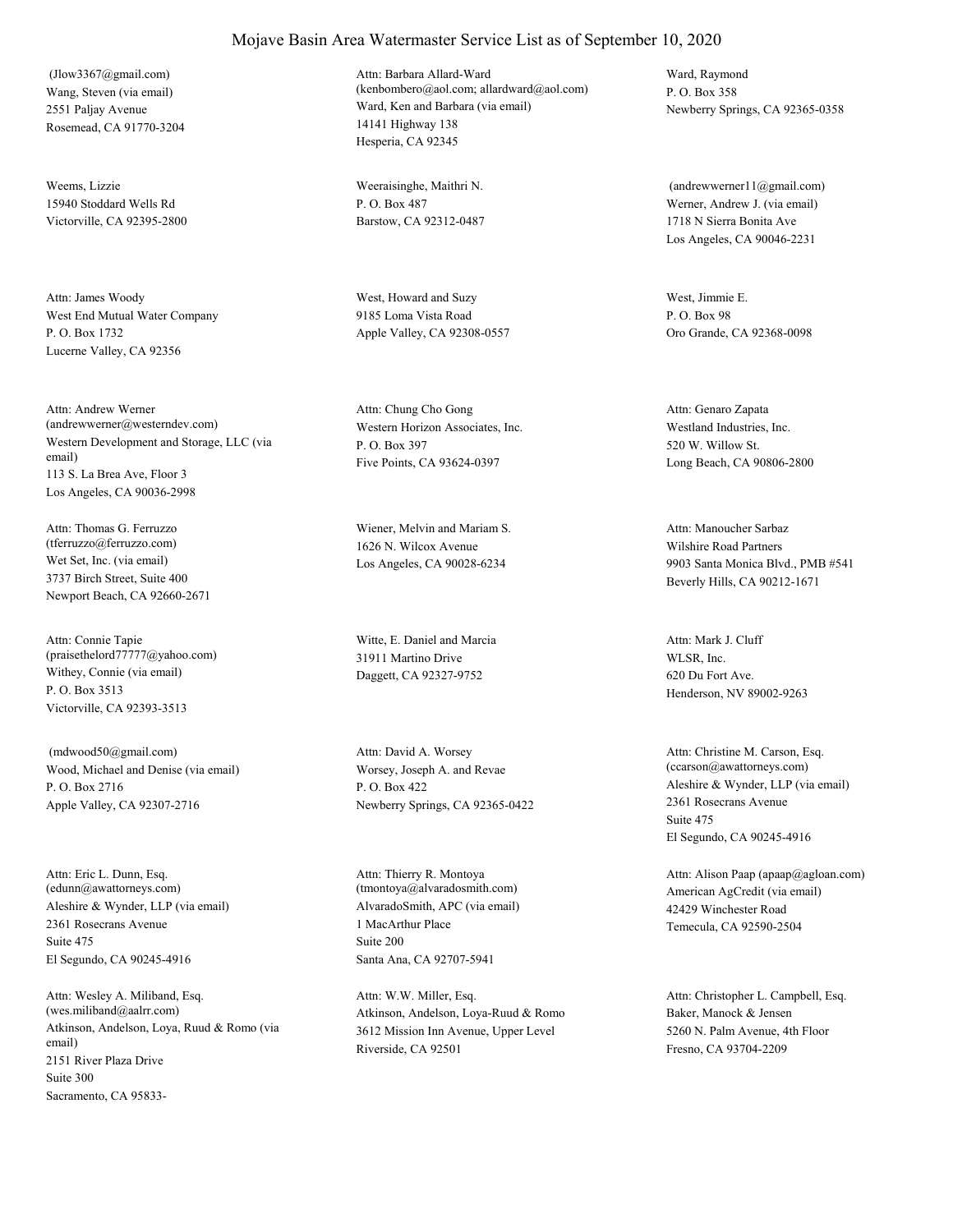Best, Best & Krieger LLP (via email) 3750 University Avenue Riverside, CA 92502-1028 Attn: Eric L. Garner, Esq. (eric.garner@bbklaw.com) 3rd Floor

Brunick, McElhaney & Kennedy PLC (via email) 1839 Commercenter West San Bernardino, CA 92423-3130 Attn: William J. Brunick, Esq. (bbrunick@bmklawplc.com) P.O. Box 13130

California Farm Bureau Federation 2300 River Plaza Drive Sacramento, CA 95833 Attn: Nancy McDonough

County of San Bernardino, County Counsel (via email) 385 N. Arrowhead Avenue, 4th Floor San Bernardino, CA 92415-0140 Attn: Dawn Martin (Dawn.Martin@cc.sbcounty.gov) Covington & Crowe

Department of Justice (via email) 300 S. Spring Street, Suite 1700 Los Angeles, CA 90013 Attn: Noah GoldenKrasner, Dep (Noah.GoldenKrasner@doj.ca.gov)

Ferruzzo & Ferruzzo, LLP (via email) 3737 Birch Street, Suite 400 Newport Beach, CA 92660 Attn: Thomas G. Ferruzzo, Esq. (tferruzzo@ferruzzo.com)

Gresham, Savage, Nolan & Tilden, LLP 550 E Hospitality Ln, Ste. 300 San Bernardino, CA 92408-4205 Attn: Michael D. Davis, Esq.

Kasdan, LippSmith Weber Turner, LLP (via email) 19900 MacArthur Blvd., Suite 850 Irvine, CA 92612- Attn: Michael Turner, Esq. (mturner@kasdancdlaw.com)

Law Offices of Robert C. Hawkins (via email) 14 Corporate Plaza, Suite 120 Newport, CA 92660 Attn: Robert C. Hawkins, Esq. (rhawkins@earthlink.net) McCormick, Kidman & Behrens

Best, Best & Krieger LLP (via email) P.O. Box 1028 Riverside, CA 92502- Attn: Piero C. Dallarda, Esq. (piero.dallarda@bbklaw.com)

Caldwell & Kennedy 15476 West Sand Street Victorville, CA 92392 Attn: Terry Caldwell, Esq.

Caufield & James, LLP (via email) 2851 Camino Del Rio South, Suite 410 San Diego, CA 92108- Attn: Jeffery L. Caufield, Esq.

1131 West 6th Street Ontario, CA 91762 Attn: Robert E. Dougherty, Esq. Suite 300

Department of Justice (via email) 300 S. Spring Street, Suite 1702 Los Angeles, CA 90013 Attn: Marilyn Levin, Dep (Marilyn.Levin@doj.ca.gov) Ducommun, Inc.

Golden State Water Company (via email) 160 W. Via Verde, Suite 100 San Dimas, CA 91773- Attn: Toby Moore, PhD, PG, CHG (TobyMoore@gswater.com)

Gutierrez, Preciado & House 3020 E. Colorado BLVD Pasadena, CA 91107-3840 Attn: Calvin R. House, Esq.

Lagerlof, Senecal, Gosney & Kruse, LLP (via email) 301 N. Lake Avenue, 10th Floor Pasadena, CA 91101-5123 Attn: Thomas S. Bunn, Esq. (TomBunn@lagerlof.com) Law Offices of Fred J. Knez

695 Town Center Drive, Suite 400 Costa Mesa, CA 92626-7187 Attn: Arthur G. Kidman, Esq.

Brownstein Hyatt Farber Schreck, LLP (via email) 1021 Anacapa Street, 2nd Floor Santa Barbara, CA 93101-2102 Attn: Stephanie Osler Hastings, Esq. (SHastings@bhfs.com)

California Department of Transportation 100 South Main Street, Suite 1300 Los Angeles, CA 90012-3702 Attn: Alexander Devorkin, Esq.

(Jeff@caufieldjames.com) Colantuono, Highsmith & Whatley, PC 300 South Grand Avenue, Ste 2700 Los Angeles, CA 90071-3137 Attn: Michael G. Colantuono, Esq.

> Cox, Castle & Nicholson 2049 Century Park East, 28th Floor Los Angeles, CA 90067 Attn: Ed Dygert, Esq.

23301 S. Wilmington Avenue Carson, CA 90745 Attn: James S. Heiser, Esq.

Green de Bortnowsky, LLP (via email) 30077 Agoura Court, Suite 210 Agoura Hills, CA 91301-2713 Attn: Michelle McCarron (mmccarron@gdblawoffices.com; andre@gdblawoffices.com)

Hill, Farrer & Burrill 300 S. Grand Avenue, 37th Floor Los Angeles, CA 90071 Attn: Curtis Ballantyne, Esq. 1 California Plaza

6780 Indiana Ave, Ste 150 Riverside, CA 92506-4253 Attn: Fred J. Knez, Esq.

Mojave Basin Area Watermaster (via email) 13846 Conference Center Drive Apple Valley, CA 92307 Attn: Valerie L. Wiegenstein (watermaster@mojavewater.org)